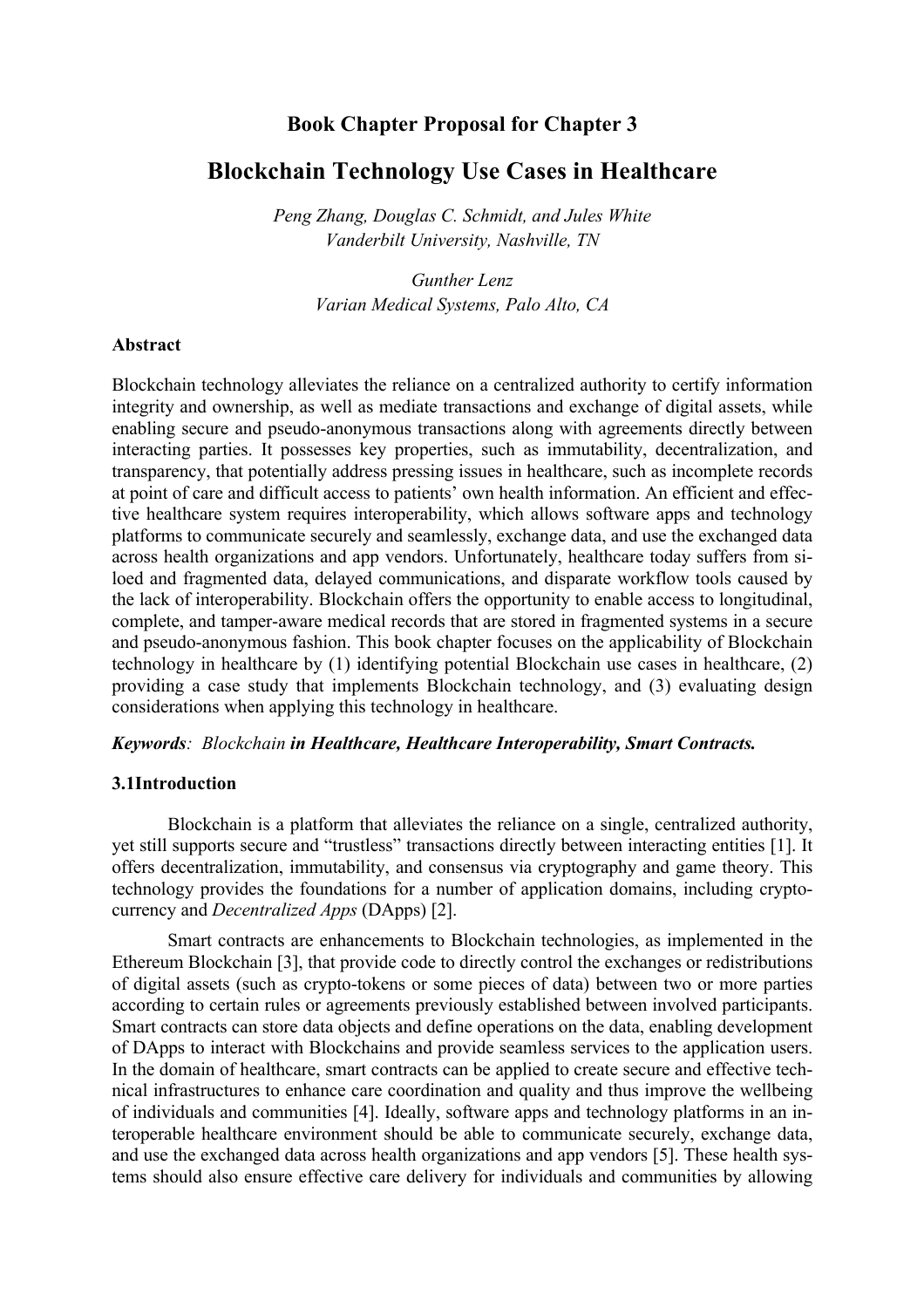care providers to collaborate within and beyond organizational boundaries, *e.g.*, by mediating secure access to electronic health records (EHRs).

Healthcare researchers and practitioners today, however, struggle with fragmented and siloed data, delayed communications, and disparate workflow tools. On the one hand, providers feel reluctant to exchange data due to (1) perceptions that patient health and identification information safe-keeping regulations prevent such sharing (even anonymized) and (2) potential liability and financial consequences associated with data sharing [6, 7]. On the other hand, vendor-specific and incompatible health systems create gaps in healthcare communications, making it hard to coordinate and provide patient-centric care [8].

A key problem in production healthcare systems today is the lack of secure links that can connect all independent health systems together to establish an end-to-end reachable network [9] while protecting healthcare professionals with some level of anonymity (privacy). Although data standards like HL7 [10] and FHIR [11] provide basic interoperability for data exchange between trusted systems, this level of interoperability is limited to the implemented standards and requires data mapping between systems in most if not all cases. Maintainability of these systems is also hard to achieve since an interface change on one system requires other parties in the trusted network to adapt the change as well.



Figure 1 Production Healthcare Systems are Often Unable to Interoperate, and Access to Data **Records is Disabled by Disparate and Siloed Systems<sup>1</sup>** 

For example, Figure 1depicts barriers to achieving healthcare system interoperability, including incompatible software (such as vendor-locked EHR systems) and the lack of access to data outside a healthcare environment (such as a firewall protected clinic database or a patient-collected mobile health data). A promising solution to these problems involves the application of Blockchain technology, which provides "trustless" transactions via decentralization with pseudo-anonymity.Complexities within the healthcare industry, however, yield additional challenges to employing Blockchain technology. This book chapter explores the fundamental properties of Blockchain technology that can assist in establishing these trusted links and other capabilities in several potential use cases and analyzes the key design considerations for creating production DApps in the healthcare domain.

The remainder of this book chapter is organized as follows: Section 3.2 identifies pressing issues in healthcare, focusing on interoperability and patient-centered care; Section

<u> 1989 - Johann Stein, mars an de Brandenburg (b. 1989)</u>

 $^1$ © [2017] IEEE. Reprinted, with permission, from Peng Zhang, Douglas C. Schmidt, Jules White, Gunther Lenz, and Mike Walker, Metrics for Assessing Blockchain-based Healthcare Decentralized Apps, Proceedings of the IEEE Healthcom 2017, October 12-15, 2017, Dalian, China.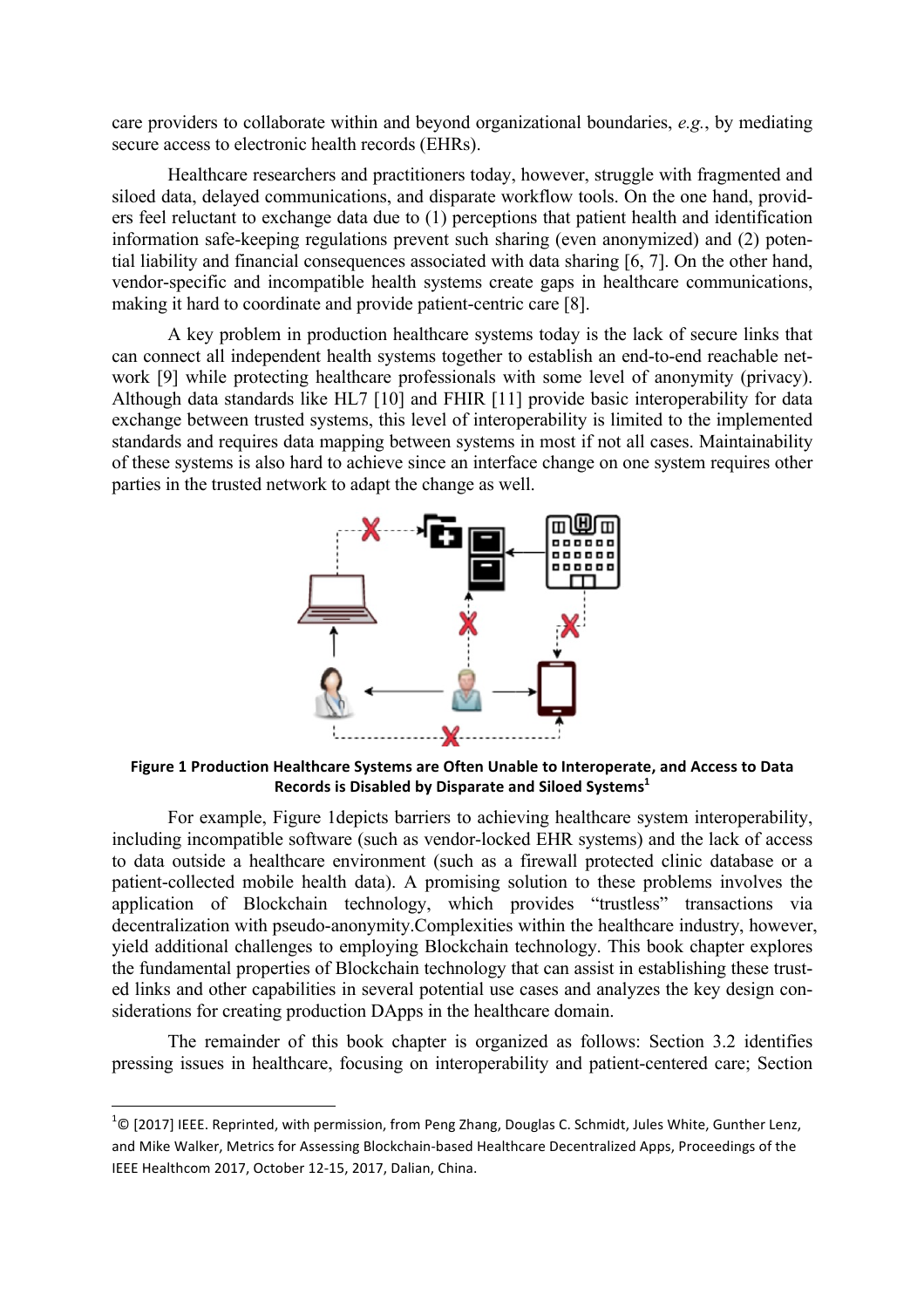3.3 then describes seven specific healthcare scenarios, or use cases, where Blockchain technology can be leveraged to alleviate some of the major challenges associated; Section 3.4 explores four healthcare-specific challenges faced by Blockchain-based systems and their design implications; Section 3.5 presents a case study prototype we developed as an example that addresses the challenges; Section 3.6 uses the case study to highlight key design considerations for developing Blockchain-based DApps for healthcare; Section 3.7 summarizes key lessons learned from our experience; and Section 3.8 provides an outlook on future research directions of Blockchain technology in the healthcare space.

# **3.2Pressing Issues in Healthcare**

This section explores pressing issues in healthcare today, focusing on interoperability challenges that limit data sharing and impede patient-centered care fostered by healthcare interoperability that would otherwise allow patients to access and control their own health information.

# **3.2.1 Interoperability**

Healthcare interoperability describes the ability for heterogeneous information technology systems and software applications, such as the Electronic Health Record (EHR) system, to communicate, exchange data, and use the exchanged data [12]. Allowing information systems to work together within and across organizational boundaries is paramount to improve effective care delivery for individuals and communities [13]. For example, interoperability enables providers to securely and scalably share patient medical records with one another (given patient permissions to do so), regardless of provider location and trust relationships between them.

Secure and scalable data sharing is essential to provide effective collaborative treatment and care decisions for patients. Data sharing helps improve diagnostic accuracy [14] by gathering confirmations or recommendations from a group of medical experts, as well as preventing inadequacies [15] and errors in treatment plan and medication [16, 17]. Likewise, aggregated intelligence and insights [18-20] helps clinicians understand patient needs and in turn apply more effective treatments. For example, groups of physicians with different specialties in cancer care form tumor boards that meet regularly to discuss cancer cases, share knowledge, and determine effective cancer treatment and care plans for patients [21]. As another example, if a cancer patient under treatment is admitted to the emergency room (ER) in a different hospital, then it would be critical for the ER provider to access the patient's medical records to identify potential drug interactions; while the patient's primary cancer care provider should be notified that the patient is being treated in the ER.

Despite the importance of medical data sharing, today's healthcare systems frequently require patients to obtain and share their own medical records with other providers either via physical paper copies or electronic hard disk copies. This process of obtaining and sharing medical records is ineffective for the following reasons:

- **It is slow** since copies of medical data must be prepared, delivered, and picked up by patients. The law allows providers up to 30 days to supply medical records to patients, although some providers may only take 5-10 business days to prepare non-critical health records [22].
- **It is insecure** because data copies may be lost or stolen during their physical transmission by patients from one location to another.
- **It is incomplete** since as patient health history may be fragmented because their data is stored in disparate and siloed systems. There is no single source that stores all the medical records of an individual, so patients must therefore be responsible for keeping track of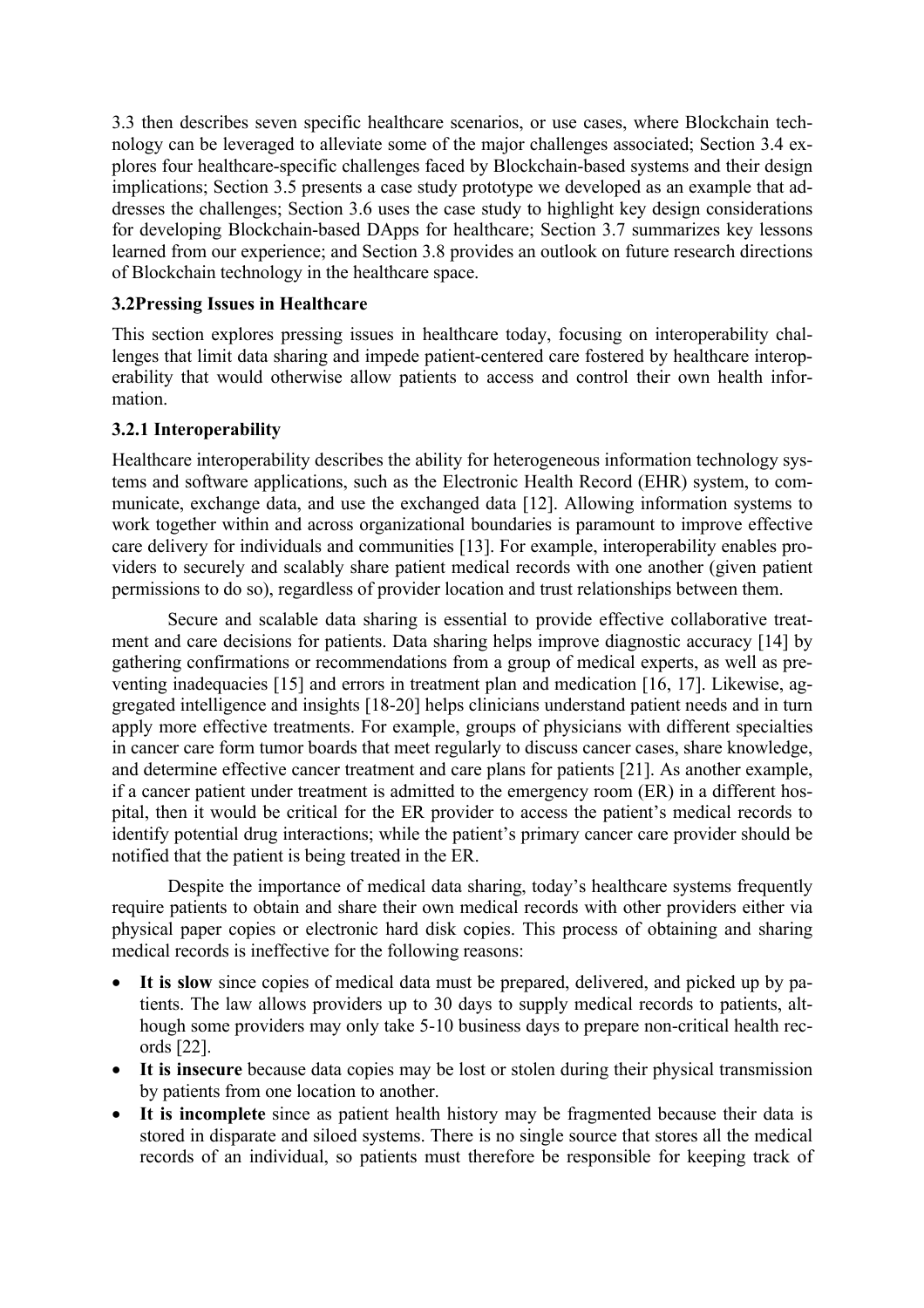when and where they received health services in order to request copies of their medical history.

• **It lacks context** since today's healthcare systems are provider-centric instead of patientcentric, thereby preventing patients from taking control of their own health records and having knowledge of what is done to their data or who has accessed their data [23].

The ineffective data sharing process in healthcare results in part from the lack of trust between providers and the lack of interoperability between health IT systems and applications today. Healthcare interoperability comprises of three levels: foundational, structural, and semantic, ordered lowest to highest fidelity [24], as summarized in Table 1 and described below.

| <b>Interoperability Level</b> | <b>Summary</b>                                                 |
|-------------------------------|----------------------------------------------------------------|
| Foundational                  | Data exchange is enabled; does not require data interpretation |
| Structural                    | Defines formats for the exchanged data                         |
| Semantic                      | Requires interpretation of the exchanged data                  |

Table 1: Summary of the Three Levels of Interoperability

**Foundational interoperability** enables data exchanges between healthcare systems. It does not require providers receiving the data to be able to interpret the data. **Structural interoperability** additionally defines formats for exchanged clinical data and ensures that received data are preserved and can be interpretable at the data field level using predefined formats. **Semantic interoperability** demands the interpretability of exchanged data by not only syntax (structure) but also semantics (meaning) of the data.

These three levels help ensure that disparate health systems and applications deliver information with requisite data quality and safety. Foundational and structural interoperability are prerequisites for semantic interoperability, which is hardest to achieve but most desired to advance quality of care. This book chapter focuses on exploring Blockchain-based use cases that address foundational and structural interoperability from the technical infrastructure's perspective. Semantic interoperability requires clinical domain knowledge and medical policies that enforce the adoption of ontologies, *i.e.*, common data standards, to interpret myriad sources of health information, which is beyond the scope of this book chapter.

#### **3.2.2 Patient-Centered Care**

The healthcare industry is shifting from volume-based care (fee-for-service), in which providers are incentivized to provide more treatments because payment is proportional to the quantity of care, to value-based care that promotes patient-centered care with higher quality (hence "value"), in which patients are informed and involved in clinical decision making [25]. In patient-centered care model, patients are capable of incorporating Patient Reported Experience Measures (PREM) and Patient Recorded Outcome Measures (PROM) [26], such as symptoms or health status, collected from their wearable and mobile devices into their medical history. Patients should also be given easy access to their medical records with a comprehensive view of their entire health history, which could potentially reduce information fragmentation and inaccuracy caused by communication delays or coordination errors and in turn improve the care continuity and quality [27].

Ideally, all health systems (regardless of the type of care settings) would provide automatic notifications for patients to access their clinical data in (near) real-time, e.g., as records are entered into the system or when lab results are available. In addition, in patientcentric care it is necessary for patients to control when and to whom their health data is shared and to choose what pieces of information they would be willing to share. Healthcare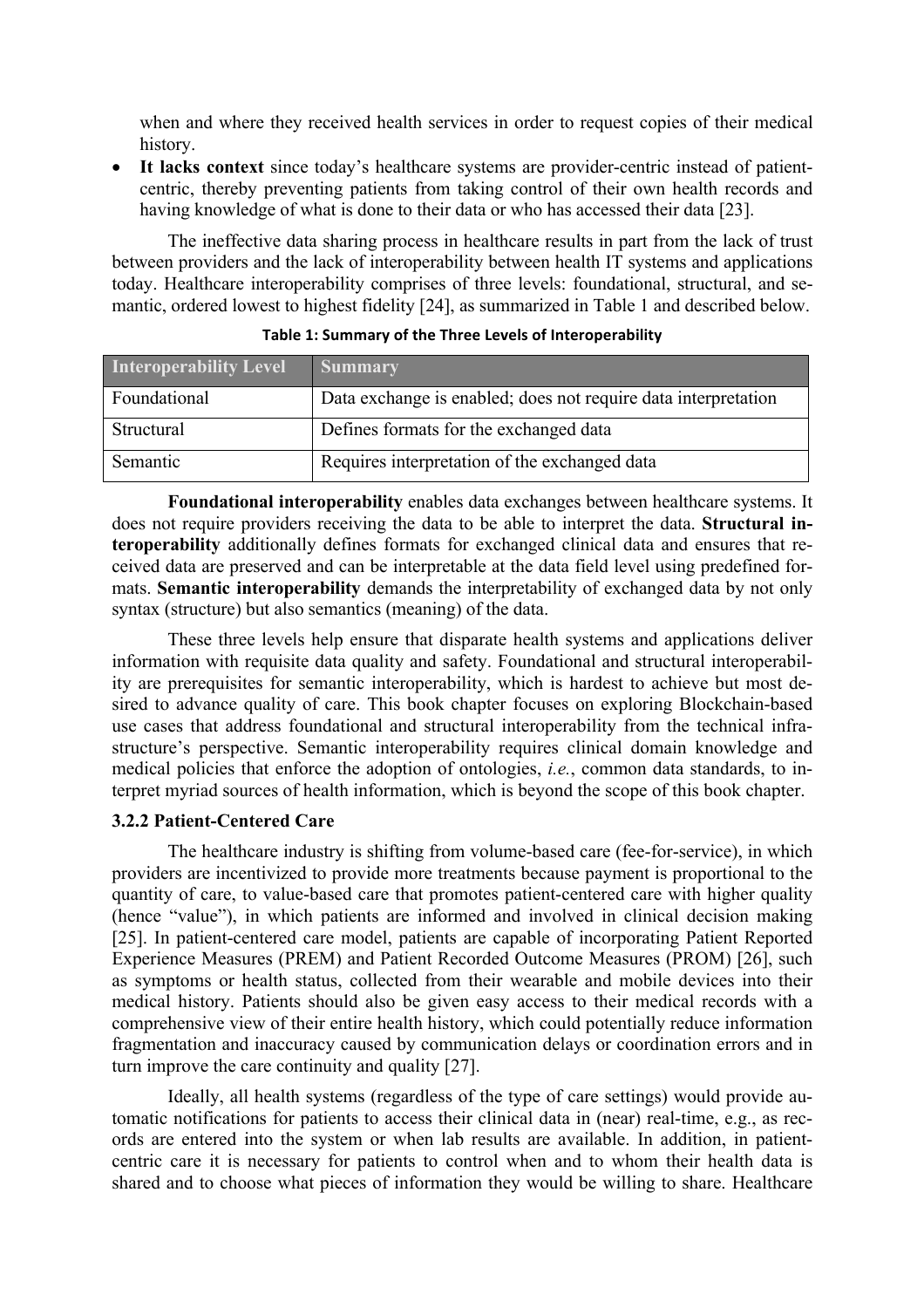systems today, however, do not provide the means for patients to modify or revoke a provider's access to their data.

As a result, once a provider has cared for a patient or has obtained access to patient data that data is permanently in possession of the provider. When a patient visits different providers many times throughout their lifetime, their health and other sensitive personal data is available at several sites. This diffusion increases the risk of data theft because it only takes one provider lacking sufficient and up-to-date security practices to put patient information vulnerable to attack (with the assumption that no malpractice or unethical usage of patient data is involved, of course). Alternately, a patient may wish to release their medical records to a new provider, which is not easily accomplished today as discussed in Section 3.2.1above.

Interoperability is also fundamental to support a patient-centric model that improves quality of care for individual patients. In practice, barriers exist in the healthcare technical infrastructure that impedes interoperability and thus patient-centered care, including (but not limited to):

- **Information security and privacy concerns**. Despite the need for data sharing, it increases the risk of sensitive data breaches without a highly secure infrastructure in place [7]. Providers could face severe financial and legal consequences [6] when data is compromised.
- **Lack of trust between providers**. Because of security regulations, care providers must be able to identify other providers and also trust their identities before any patient healthrelated communication occurs [28]. Trust relationships often exist between in-network providers and/or health organizations but they are particularly difficult to establish when the data receiving care office does not use the same health system with a shared provider directory, such as in a private practice or a hospital network.
- **Scalability concerns**. Medical data may contain large volumes of data like medical images, especially in cancer patients or patients with chronic conditions. These large-scale datasets are difficult to share electronically due to limitations in bandwidth or restrictive firewall settings, such as in rural areas [29].

Below we first present six potential use cases of Blockchains in the healthcare space and then focus on a concrete case study that demonstrates what design decisions can be made to leverage Blockchain-related technologies to address these interoperability challenges.

#### **3.3 Blockchain Use Cases in Healthcare**

This section explores seven Blockchain use cases focusing on various concerns in healthcare, as summarized in Table 2.

| <b>Section</b> | <b>Use Case Summary</b>                                                       |  |
|----------------|-------------------------------------------------------------------------------|--|
| 3.3.1          | Prescription Tracking to Detect Opioid Overdose and Over-Prescription         |  |
| 3.3.2          | Data Sharing to Incorporate Telemedicine with Traditional Care                |  |
| 3.3.3          | Sharing Cancer Data with Providers Using Patient-Authorized Access            |  |
| 3.3.4          | Cancer Registry Sharing to Aggregate Observations in Cancer Cases             |  |
| 3.3.5          | Patient Digital Identity Management for Better Patient Record Matching        |  |
| 3.3.6          | Personal Health Records for Accessing and Controlling Complete Health History |  |
| 3.3.7          | Health Insurance Claim Adjudication Automation to Surface Error and Fraud     |  |

|  | Table 2: A Summary of Seven Healthcare Use Cases that Blockchain Technology Can Address |
|--|-----------------------------------------------------------------------------------------|
|--|-----------------------------------------------------------------------------------------|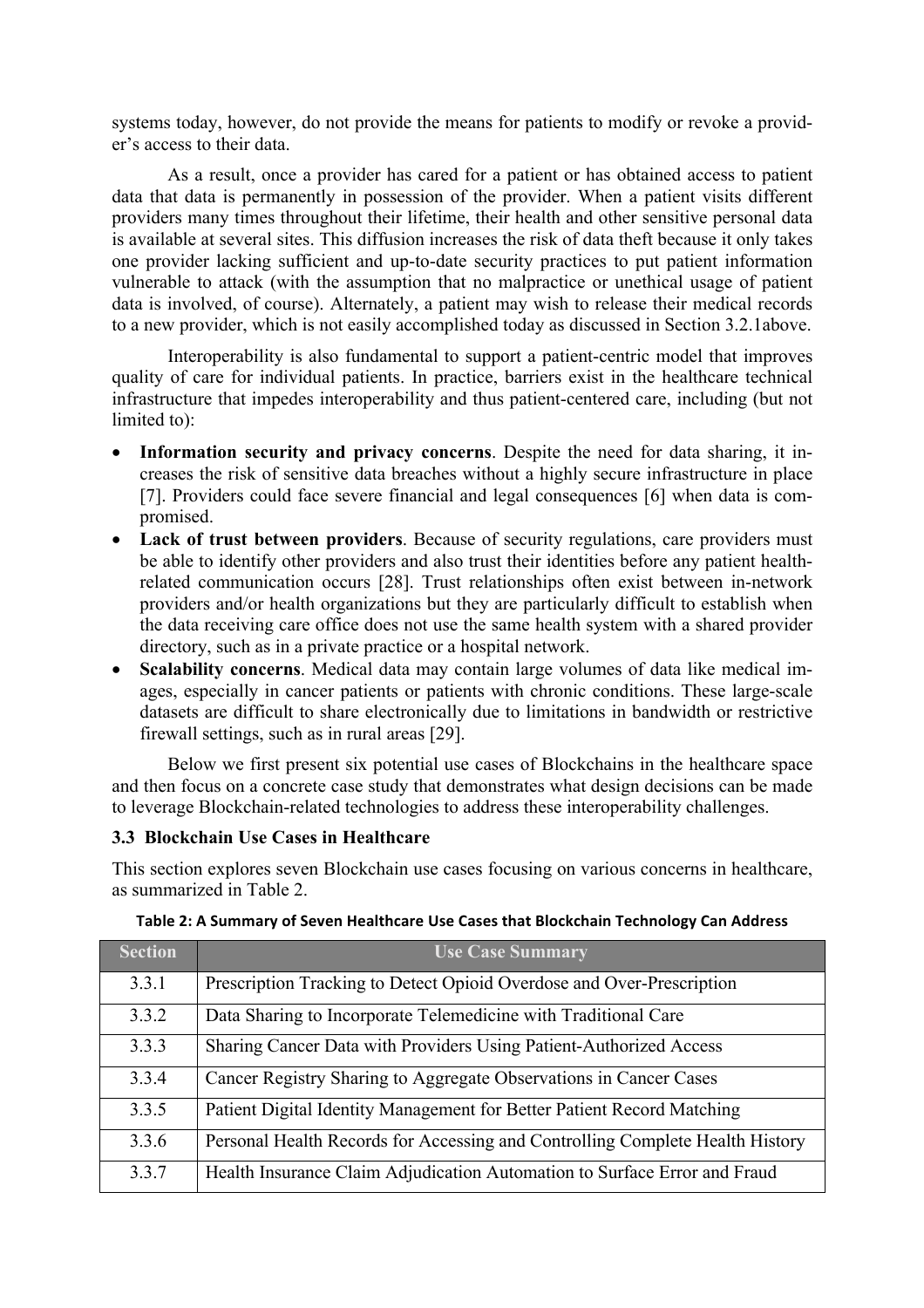#### **3.3.1 Opioid Prescription Tracking**

It is widely known that there is an opioid epidemic present in the United States [30]. While many efforts are being made to address this crisis (e.g., the Drug Supply Chain Safety Act (DSCSA) [31], the President's Commission on Combating Drug Addiction and the Opioid Crisis [32], and numerous prescription awareness campaigns [33, 34]), our current prescription tracking system still lacks the technology to do so effectively. Data hoarding, doctor shopping [35], provider ignorance, vulnerable and centralized data, and over-prescription riddle the current prescription opioid marketplace. The decentralization and auditability of Blockchain technology provides a promising approach to prescription monitoring that not only makes prescriptions safer, but also provides incentives for writing fewer prescriptions.

Healthcare providers today are incentivized to prescribe opioids to patients. For example, providers incur less face-time with patients, fewer costs associated with patient care, and thus greater profits from higher returns. Likewise, pharmacies are incentivized to produce and distribute opioids since the more they sell, the higher their bottom line and the greater their return to shareholders. Moreover, patients are incentivized to consume opioids. In the treatment of pain, physical therapy or post-surgery recovery can be frustrating and riddled with disappointment [36]. Opioids provide a short-term relief, at the cost of addicting a patient. This self-fulfilling cycle can thus benefit from a technological solution that realigns these incentives.

To offset these incentives contributing to the rise of the opioid epidemic, a Blockchain-based system can establish a trusted network of hospitals and pharmacies to store opioid-associated transactions (including prescriptions, fulfillment, etc.) in a secure and accountable manner. Such a distributed and shared permissioned Blockchain platform allows for loosely-coupled providers to access other data silos without explicit trust relationships between each other. Stakeholders within the system (hospitals, pharmacies, etc.) are likewise incentivized to onboard new members to the consortium because with each additional member, they can form a more complete dataset. Rules can be mutually predefined so the consortium can securely onboard new provider members to the system.

By distributing knowledge that an opioid transaction has occurred, rather than the entirety of the specific content of that transaction, this type of ecosystem can remedy a number of the problems in the current opioid system. More complete opioid prescription history can be available to detect overly prescribed opioid by providers and also patterns of doctor shopping in patients. Consequently, providers will be incentivized to meet the requirements to join the consortium of providers through potential access to data that will increase the quality of their care. Most importantly, by tracking the history of opioid prescriptions, patients will receive care more appropriate to their condition and thus be steered away from the dangers of opioids towards less addictive and thus longer lasting treatment actions.

#### **3.3.2 Data Sharing between Telemedicine and Traditional Care**

Traditionally, telemedicine offers widely accessible care to patients who are located in remote areas far away from local health facilities or in areas of with shortages of medical staff. Today, it has becoming increasingly popular among patients who wish to receive convenient medical care [37]. Connected patients can avoid wasting time waiting at a doctor's office and get immediate treatment for minor but urgent conditions on demand [38]. Due to the growing accessibility to smart mobile and telemedicine devices, many companies offer 24/7 continuous access to care, and many user-friendly apps have been created for patients to monitor, manage, and report their health using technology [39]. For example, Apple Health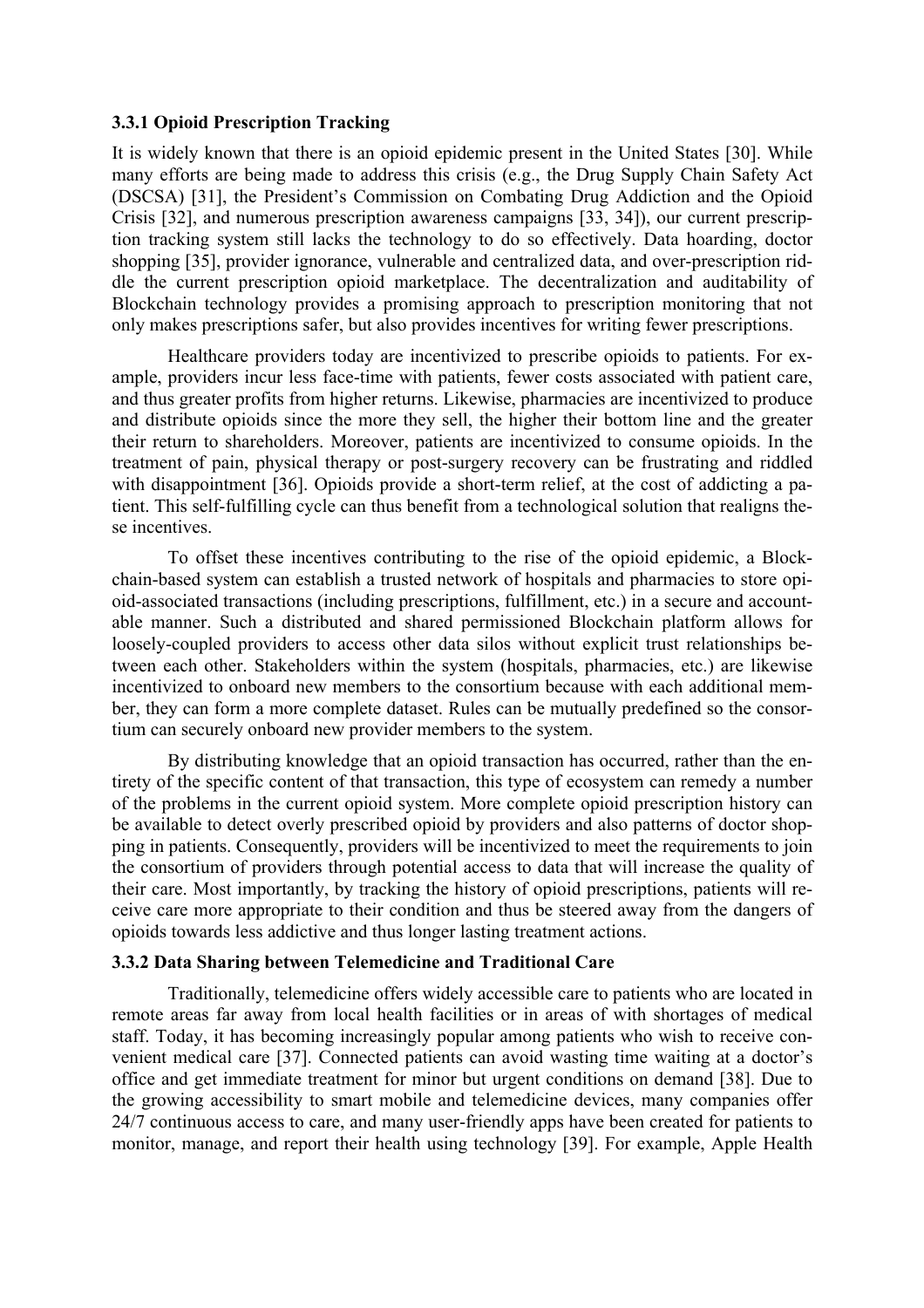[40] app allows patients to connect to equipment for measuring vitals and store these data on their iPhones . These records can then be reported to the provider as needed.

Telemedicine services are usually equipped with more advanced technologies and are much more far-reaching compared to traditional physical health services. Due to these ondemand services, it is common for providers from different regions or networks to treat patients, resulting in reduced care continuity. Health data collected during telemedicine care episodes may be inaccessible by patients' primary care providers, which creates an incomplete medical history and in turn risks the overall quality of care [41].

By removing the need for a third-party authority and empowering direct interactions between involved participants, Blockchain technology can potentially bridge the communication barrier between these providers. Blockchain technology alone, however, cannot address the complex data sharing challenge–it must be incorporated into existing disparate health systems and clinical data standards. Figure 2 shows a high-level conceptual infrastructure where a Blockchain (represented as the dashed ellipse) is connected to disparate health database systems (represented as cylinder database objects).

Each database system shown in Figure 2 opens up a new secure data channel (as represented by small circles on the ellipse border), similar to what is used to share data with other akin systems. A smart contract (the keyed file symbol) is then used to govern the data transactions between these systems based on mutual agreements and also create an immutable history of all the transaction records. In practice, a robust architecture will include many more design components than what is shown in Figure 2.



**Figure 2 A High-Level Blockchain-Based Conceptual Infrastructure toConnect Disparate Health Database Systems and Record Data Exchange History**

#### **3.3.3 Patient-Controlled Cancer Data Sharing**

Cancer diagnoses and treatment plans are rarely black-and-white, i.e., they involve many considerations due to the complexity of tumor cases and the number of available treatment options [42]. Getting fresh perspectives from different specialists can help narrow down the options and may shorten the time from (suspected) diagnosis to treatment for a cancer patient. In the U.S. today, most hospitals have included at least one tumor board, which is a multidisciplinary team of medical, surgical, radiation oncologists, and other specialists and care providers, to review and discuss individual cancer patient's condition and treatment options in depth [2]. Despite the increasing effort to encourage cancer care collaboration among oncologists, patients and families remain passive in the decision-making process. A largescale enterprise hospital may involve specialists from a wider range of disciplines, whereas a smaller-scale care center may have limited resources to expand their tumor boards. The quality of life that is important to cancer patients may be neglected due to patient disengagement.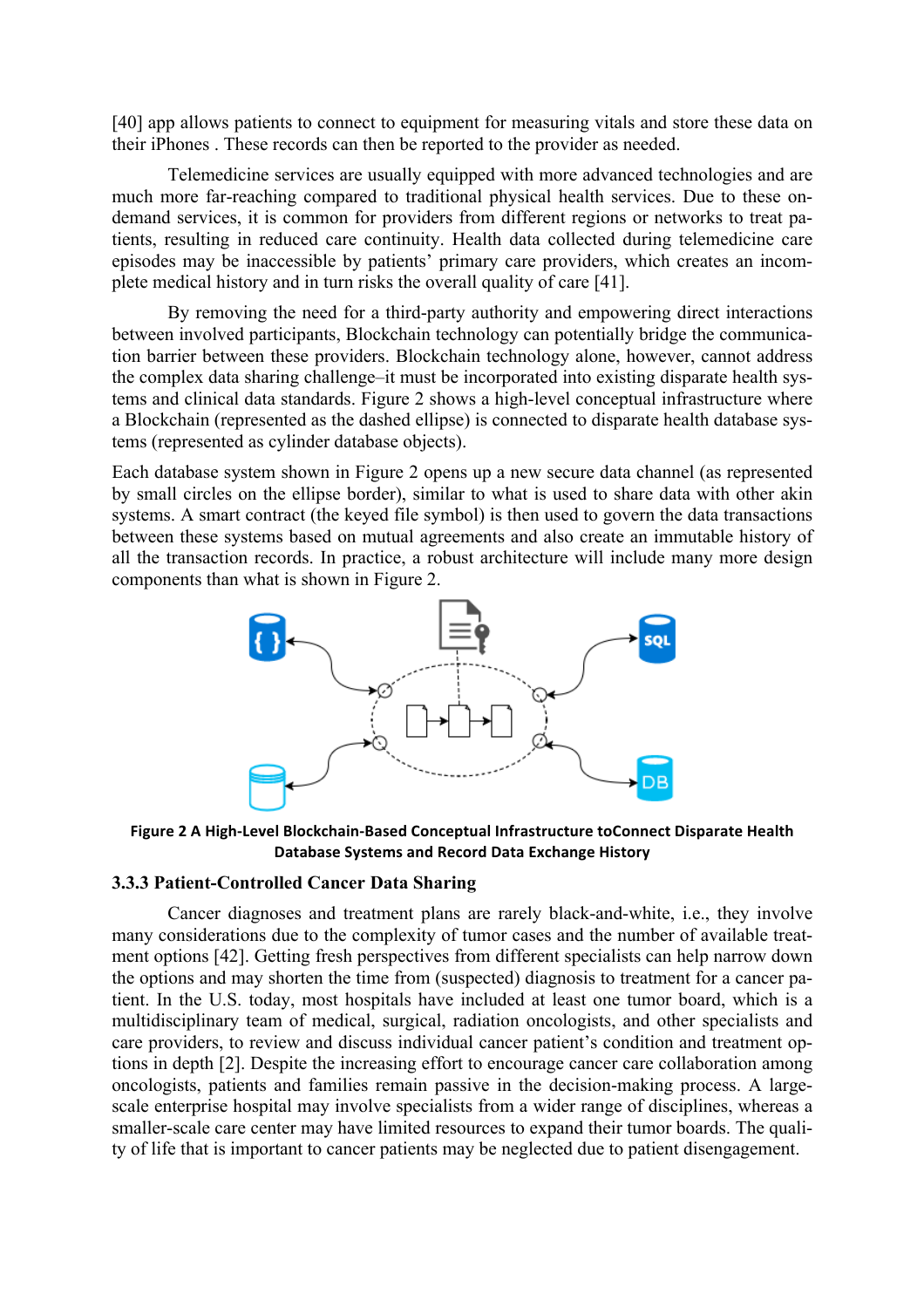In reality, patients may wish to reach out to a new provider for a second opinion on their medical conditions and/or treatment plan. To share critical data today, patients have to obtain copies of their medical reports from their current provider, which may include their family history, visit history, prescriptions, current diagnoses and treatment options, and so on. All reports will then be delivered physically to the new provider. In this technologically advanced society, patients with critical conditions should be least involved in the manual data sharing process and have the critical data shared in a timely manner to prevent delays in treatment. A patient-controlled data sharing feature is missing from the existing health systems for cancer patients to promptly request a second opinion and also selectively share information.

Instead of creating a new trusted "middle man" that mediates the establishment of trust relationships between providers/hospitals, Blockchain technology offers the opportunity for trustless exchange and disintermediation that allow existing trust relationships to be aggregated and propagated across various organizations and providers. This approach is similar to the patient referral process, except the referrals are not limited to a single provider's network. Instead, they could be expanded across different regions, states, and even countries. A Blockchain-based system can also capture existing trust relationships between patients and providers, allowing patients to decide which provider(s) can share their data.

#### **3.3.4 Cancer Registry Sharing**

Data sharing is especially critical in cancer care where cases are usually complex and cures are rarely one-size-fits-all [43]. Being able to share cancer data helps ensure the integrity of results obtained from clinical trials by enabling individual confirmation and validation, but it can also agglomerate intelligence gathered to reduce unwarranted repetition in clinical trials [18-20]. It allows distributed clinical trials to achieve a significant cohort size and thus speeds up the discovery of more effective cancer treatments. In the U.S., only about 3% [44] of cancer patients are undergoing clinical trials today. As a result, most cancer patients receive treatments based on observations drawn from this small population of highly selective patients with different demographics, family medical history, secondary diagnoses, etc.

Population-based cancer registries (PBCR) are attempts to capture very rudimentary data from cancer incidences across geographic areas and for planning population-wide cancer control [45]. As with EHRs, cancer registries are often siloed and fragmented, which can similarly leverage Blockchain technology for expedited information exchange. In addition, with increased availability of richer data collected from many patients, artificial intelligence can be used to construct prognostic and predictive models for assisting care providers with decision support. A learning ecosystem can be designed using Blockchain technologies to also share predictive models and collaboratively improve accuracies of learned medical insights.

#### **3.3.5 Patient Digital Identity**

A fundamental component in health information exchange is patient identification [46] matching, which finds a patient in a healthcare database using a unique set of data. Systems like the Master Patient Index (MPI) and Enterprise Patient Master Index (EPMI) [47] have been created to manage patient identities within a healthcare organization or within a trusted network. Despite the increased development effort, accurately and consistently matching patient data remains hard. Patient identity mismatching has contributed to duplicated patient records and incomplete or incorrect medical data [48].

One study [49] estimated that 195,000 deaths occur each year due to medical errors, with 10 of 17 errors being identity or "wrong patient errors." There are also significant costs to healthcare organizations who maintain these duplicate records and correct mistakenly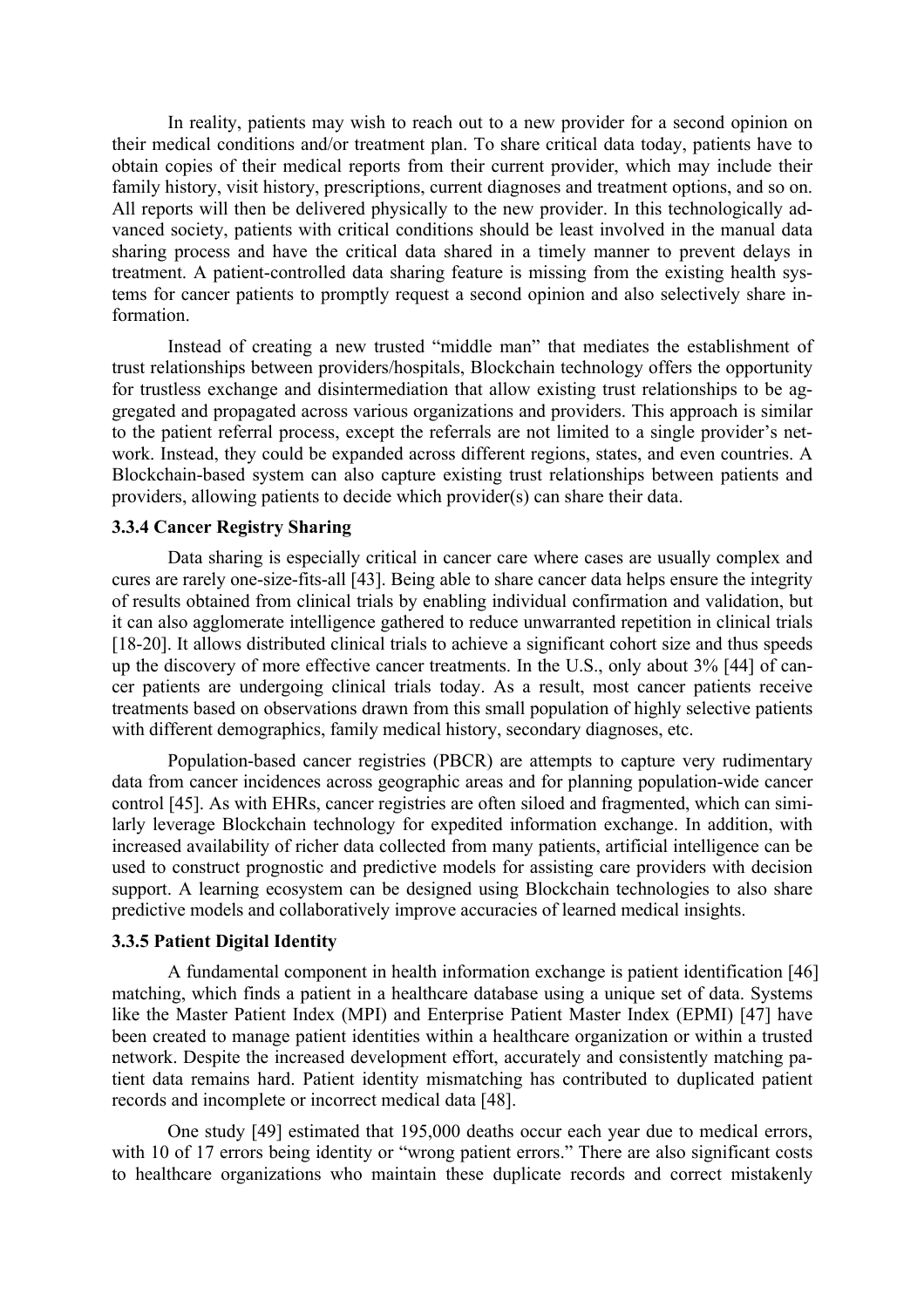merged errors [50] and also patients who experience repeated tests or treatment delays. In addition, these errors also impact reimbursement as claims may be denied due to "out of date or incorrect information" [51], not to mention the security risks involved when patients disclose their personal information.

Without common standards for collecting patient identifying information, even the same patient's identity can vary from one care facility to another. For instance, demographics data, such as name, date of birth, address, and Social Security Number (SSN) are often used to register a patient [46]. However, names may be stored in various formats, such as legal first and last name, nickname and last name, with or without middle initial, and patients may share identical or similar names; similarly, date of birth can be entered into the system in multiple ways; address can change as patients move to a new location; and patients may refuse to provide their SSN or do not have an SSN. Furthermore, patient information manually entered into the system may contain typos or errors, and the more data collected, the more opportunities for mistakes [51]. Although within each organization patient demographics data may be collapsed into a single unique ID, the ID generally does not translate across organizations.

Without a functional, unified identity management system, patient identification schemes employed at various care sites may continuously experience incompatibility and patient matching problems, unless a patient exclusively receives care within one organization. In fact, the very nature of Blockchain incorporates such a decentralized, unified identity system. Many existing Blockchains use cryptographically secured addresses to represent identities. Each address is mathematically linked with a unique key that is used to easily verify the ownership of an address or an identity yet does not reveal any personal information relating to the individual. The decentralized and auditable characteristics of Blockchain can help enforce standardized verifiable identities for patients via a universal patient index registry sharable across all healthcare facilitates within a nation and beyond [52]. In case of lost or stolen keys, new addresses are also trivial to generate and reassign to patients.

#### **3.3.6 Personal Health Records**

Unlike the current standard practice of using provider-centric EHRs to maintain and manage patient data, personal health records (PHRs) are applications used by patients, the true data owners, to access and manage their health information. The ultimate goal for PHRs is to help patients securely and conveniently collect, track, and control their complete health records compiled from various sources, including provider visit data, immunization history, prescriptions records, physical activity data collected from Smartphone devices, and many more. PHRs enable patients to control how their health information is used and shared, verify the accuracy of their health records, and correct potential errors in the data [53]. Enterprises and technology companies, such as Apple and Microsoft, have begun exploring centralized solutions with their Apple Health [40] and Microsoft HealthVault [54] products. Centralized approaches do not resolve the data sharing problem at its core, however, and may therefore face similar hurdles as existing disparate EHR systems.

Blockchains, in contrast, allow distribution of control to individuals via decentralization enabled by consensus algorithms. By creating a widely accessible and secure data distribution service that connects to existing health systems, patients can easily aggregate their medical history without requesting a copy from every provider they have visited. Connections to personal smart devices are also possible as Blockchains remove the "distrust" between healthcare professionals and third party health tracking apps and services. Furthermore, permission-based data distribution can be set up with smart contracts to guarantee that patients (1) remain in control of their data access, (2) are aware of the origin of aggregated data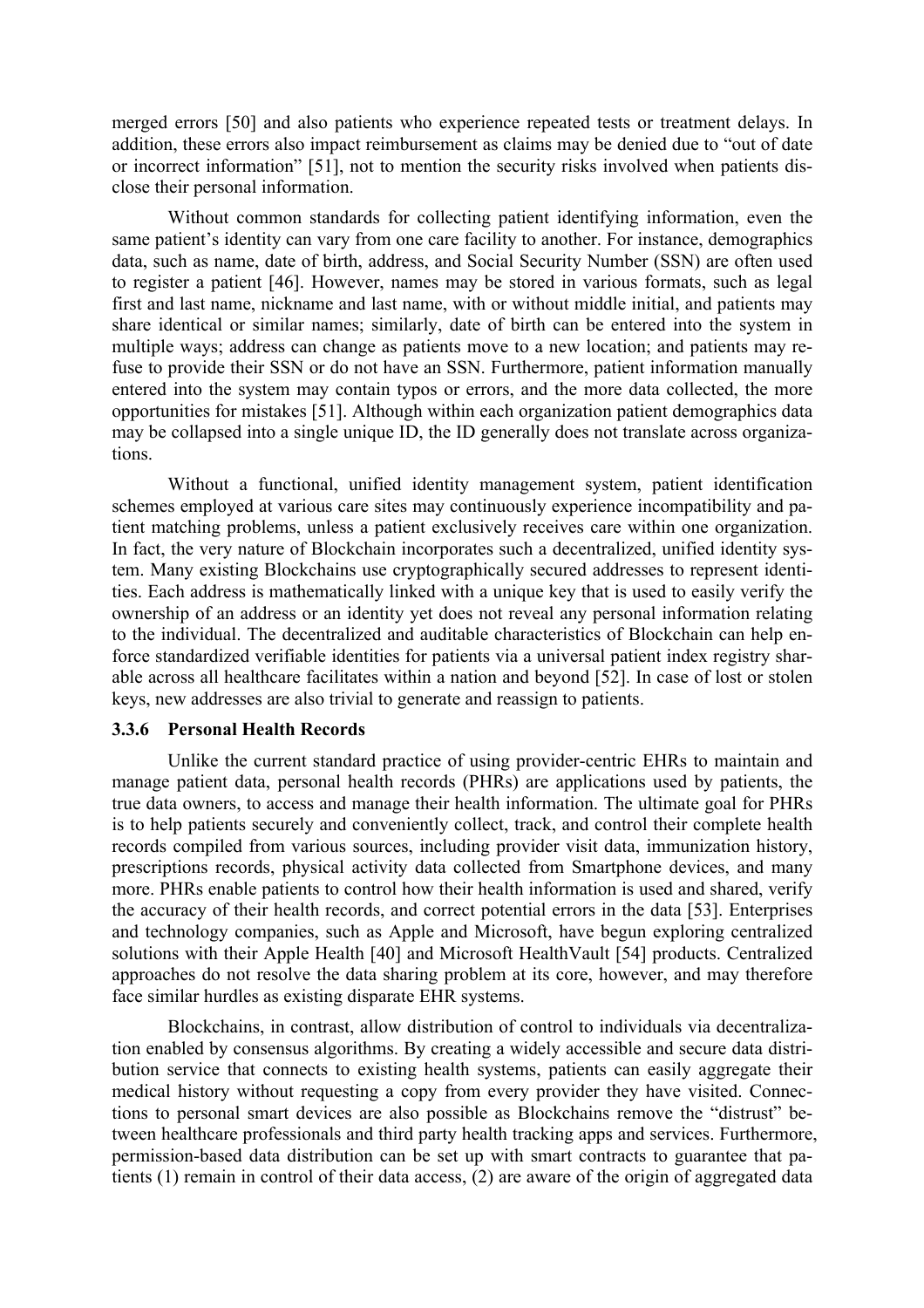sources, and (3) are informed when their data is accessed by providers. Data origin and access history are made transparent to the patients through immutable audit logs to always keep patients up-to-date of when and by whom their health information is retrieved.

#### **3.3.7 Health Insurance Claim Adjudication**

Health insurance is used to protect individual assets from the devastating costs of a major accident, medical emergency, or treating a chronic disease and to ensure care is provided when needed. It can cover the cost of doctor visits, medical, and surgical expenses, depending on the type of health insurance coverage [55]. Patients may a portion of out-ofpocket costs at the point of care, but the remaining costs are submitted as claims to the health insurance companies. Providers are then reimbursed through the "claim adjudication" process, whereby the insurer determines their financial responsibility for the payment and the payment amount (if applied)directly made to the provider [56].

The insurer may decide to pay the claim in full, deny the claim, or reduce the amount paid to the provider. The decision to reduce a payment to the provider is typically made when the insurance company has determined that the billed service is inappropriate or medically unnecessary for the diagnosis or procedure codes. Therefore, "it is important to ensure that all claims submitted for payment are coded accurately. As soon as an insurance company receives a medical claim, they begin a thorough review. Sometimes even small errors such as a misspelled patient name may cause a claim to be rejected" [57]. The majority of claims today are processed automatically without manual intervention, but as claims become more complex and are plagued by error and fraud [58], claim adjudication remains a challenging process.

Currently, twenty-two percent of claims get rejected either because they are not received by the insurer or they contain defects, such as incomplete or incorrect demographic data or lack of proof supporting the services billed [59].Fortunately, smart contracts present an opportunity for automating the adjudication process further by distributing and thus making claims transparent to the provider and insurer, exposing potential errors and frauds that can be corrected or investigated in a much timelier manner. Another benefit of creating these pre-established agreements via smart contracts is to ensure involved participants are up-todate and properly notified as policies or rules change.

## **3.4 Healthcare Inoperability Challenges Faced by Blockchain-based Applications**

While it is important to understand the fundamental properties that Blockchains possess, it is also crucial to analyze domain-specific challenges that this technology may face to ensure the practicality of Blockchain use-cases. This section examines four key interoperability challenges faced by Blockchain-based healthcare applications: system evolvability, data storage on Blockchain, healthcare information privacy, and system scalability, as summarized in Table 3.

| <b>Challenge</b> | Section(s)   | <b>Challenge Summary</b>                                                                  |
|------------------|--------------|-------------------------------------------------------------------------------------------|
| Evolvability     | 3.4.1, 3.6.1 | Blockchain is immutable but needs to support health system evolution                      |
| Storage          | 3.4.2, 3.6.2 | Inefficient and costly on-chain storage should be minimized yet still provide data access |
| Privacy          | 3.4.3, 3.6.3 | Data transparency of the Blockchain should be balanced with health privacy concerns       |
| Scalability      | 3.4.4, 3.6.4 | Relevant data should be filtered out from all events recorded on the Blockchain           |

**Table 3: Summary of the Interoperability Challenges Faced by Blockchain Technologies**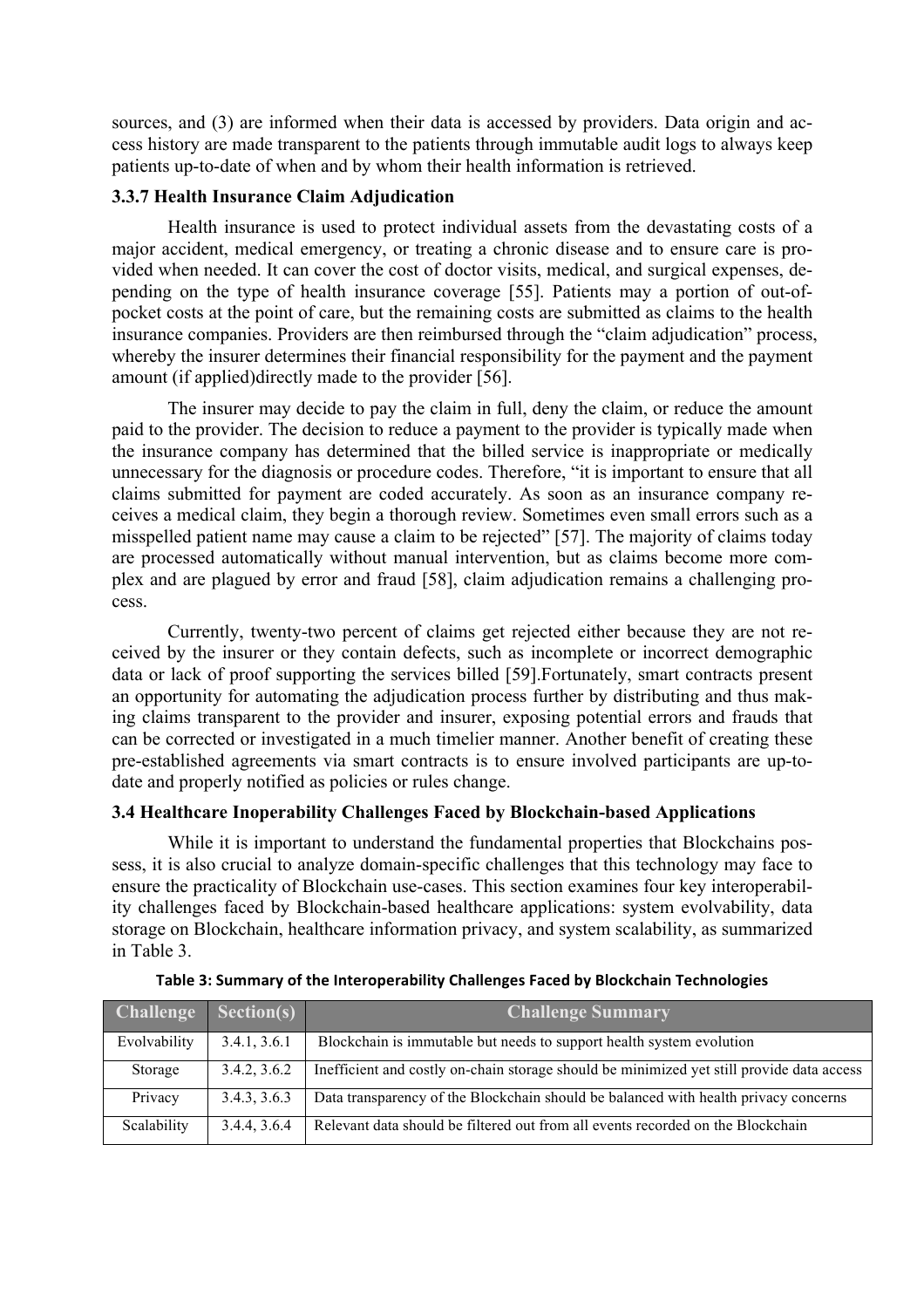### **3.4.1 Evolvability Challenge: Supporting System Evolution While Minimizing Integration Complexity**

Many apps are created with the assumption that data is easy to change. This assumption is valid in most centralized systems where the data is managed by some trusted party, such as Amazon Web Services. In a Blockchain-based app with decentralized storage, however, data is difficult to modify *en masse* and its change history is recorded as an immutable log. A critical consideration when using Blockchain technology in health system design is thus to ensure that the data structures defined in a Blockchain (*i.e.* via smart contracts) are designed to facilitate evolution where needed to minimize change.

Although evolution must be supported, healthcare data must often be accessible from a variety of deployed systems that cannot easily be changed over time. Necessary data structures should therefore be designed in a way that are loosely coupled and minimize the usability impact of evolution on the clients that interact with data in the Blockchain. Section 3.6.1 shows how we design with the ABSTRACT FACTORY pattern to facilitate evolution while minimizing the impact on dependent clients, focusing on a concrete evolution challenge involving entity creation and management of healthcare participants.

## **3.4.2 Storage Challenge: Minimizing Data Storage Requirements on the Blockchain**

Healthcare applications typically serve thousands or millions of participants, including providers, patients, billing agents, and so on. It may incur enormous overhead when large volumes of data are being stored in a Blockchain–particularly if data normalization and denormalization techniques are not carefully considered. Not only is it costly to store these data, but data access operations may also fail if/when the cost exceeds Blockchain-network defined data size limit. For instance, the Ethereum public Blockchain defines a "gas limit" that limits the capacity of data operations to prevent attacks manifest through infinite looping [3].

An important design consideration for Blockchain-based healthcare apps is thus to minimize data storage requirements on-chain yet provide sufficient flexibility to manage individuals' health concerns. Section 3.6.2 shows how to design smart contracts with the FLY-WEIGHT pattern to ensure unique entity account creation that maximizes sharing of common intrinsic data across entities while still allowing extrinsic data to vary in individual entities.

## **3.4.3 Privacy Challenge: Balancing Data Sharing Capability with Privacy Concerns**

The US Office of the National Coordination for Health Information Technology (ONC) has outlined a number of basic technical requirements for achieving interoperability [5]. These requirements include identifiability and authentication of all participants, ubiquitous and secure infrastructure to store and exchange data, authorization and access control of data sources, and the ability to handle data sources of various structures. Blockchains are emerging as promising and cost-effective means to meet some of these requirements due to their inherent design principles built upon secure cryptography and resilient peer-to-peer networks. Smart contract-enabled Blockchain-based DApps provide the healthcare domain with capabilities like digital asset sharing (such as health records sharing) and audit trails of transaction history (such as data access records, which are essential for improving healthcare interoperability.

Although storing patient health data in the Blockchain may provide substantial potential benefits to interoperability and immediate availability, there are also significant risks due to the transparency of the data because each Blockchain manager/miner maintains a complete copy of Blockchain data. In particular, even when encryption is applied, it is still possible that the current encryption techniques may be broken in the future or that vulnerabilities in the encryption implementations used may lead to private information potentially being decrypta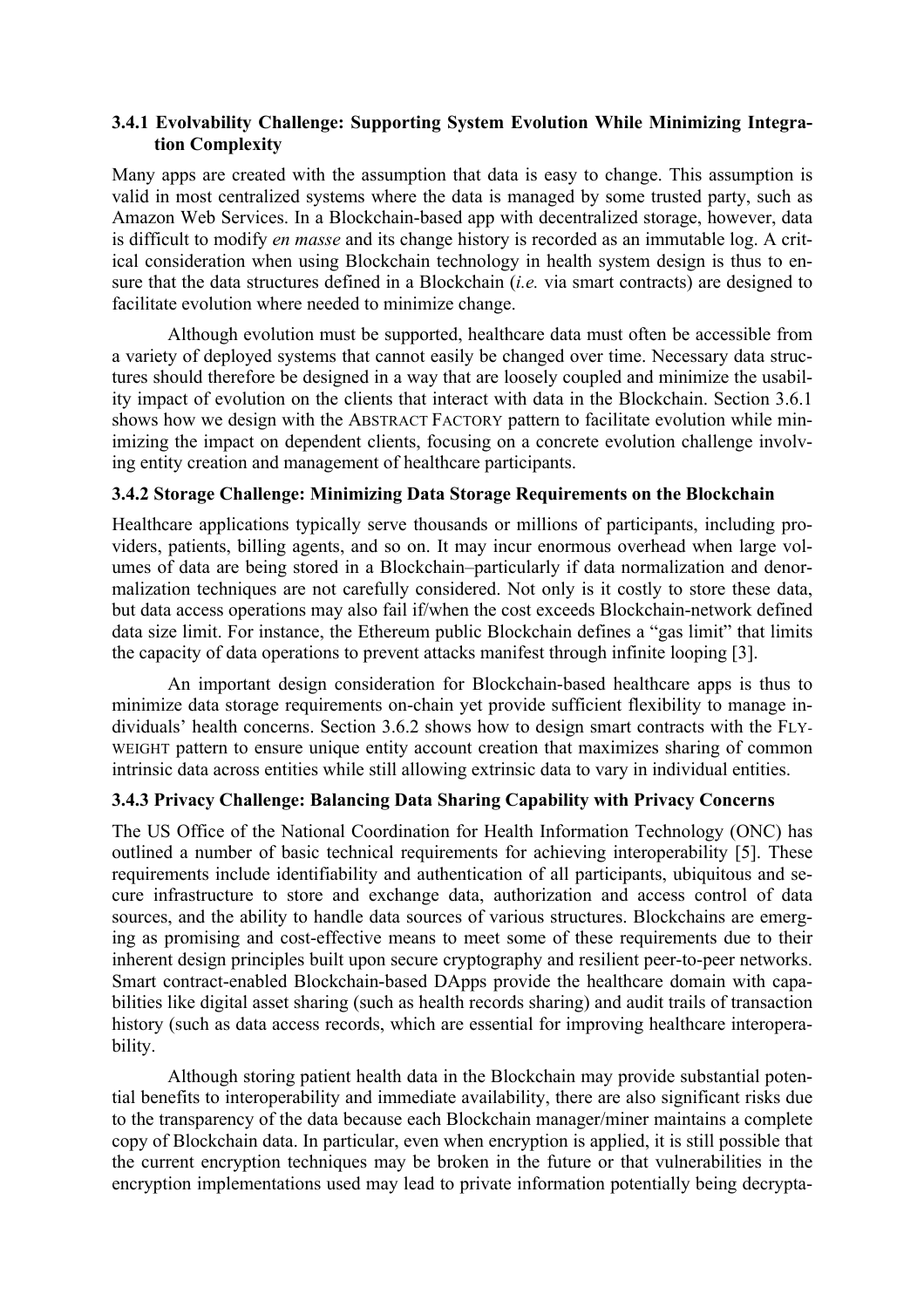ble and compromised in the future. In Section 3.6.3 we discuss how to a Blockchain-based app using the PROXY pattern can facilitate interoperability while keeping sensitive patient data from being directly encoded in the Blockchain.

### **3.4.4 Scalability Challenge: Tracking Relevant Health Changes Scalably Across Large Patient Populations**

Communication gaps and information sharing challenges are serious impediments to healthcare innovation and the quality of patient care. Providers, hospitals, insurance companies, and even departments within the same health organizations experience disconnectedness caused by delays or the lack of information flow. Patients are commonly cared for at various sources, such as private clinics, regional urgent care centers, enterprise hospitals, and telemedicine practice. A provider may serve hundreds or more patients whose associated health activities must be tracked. Without any activity monitoring or filtering mechanism implemented, it would require tremendous computational effort for a provider to review a patient's health transactions on-demand. Section 3.6.4 shows how a Blockchain-based app design using the PUBLISHER-SUBSCRIBER pattern can be aid in scalably detecting and tracking relevant health changes.

## **3.5Case Study DApp Overview**

<u> 1989 - Johann Barn, mars ann an t-Amhain an t-Amhain an t-Amhain an t-Amhain an t-Amhain an t-Amhain an t-Amh</u>

This section presents the structure and functionality of a case study DApp for Smart Health  $(DASH)^2$  we developed to explore the efficacy of applying Blockchain technology to the healthcare domain. This prototype was implemented on an Ethereum test Blockchain to emulate a minimal version of a personal EHR system. It provides a web-based portal for patients to self-report and access their medical records, as well as submit prescription requests. DASH also includes a staff portal for providers to review patient data and fulfill prescription requests based on permissions given by patients. Figure 3 shows the structure and workflow of DASH.



**Figure 3 DASH Architecture Overview<sup>3</sup>**

The core user features supported in DASH can be summarized as the follows:

 $^2$ There is no relationship between our DASH app and the "Dash" cryptocurrency, even though they are both based on Blockchain technologies.

 $3$ Reprinted, with permission. Figure source: Peng Zhang, Jules White, Douglas C. Schmidt, and Gunther Lenz, Applying Software Patterns to Address Interoperability in Blockchain-based Healthcare Apps, the 24th Pattern Languages of Programming conference, October 22-25, 2017, Vancouver, Canada.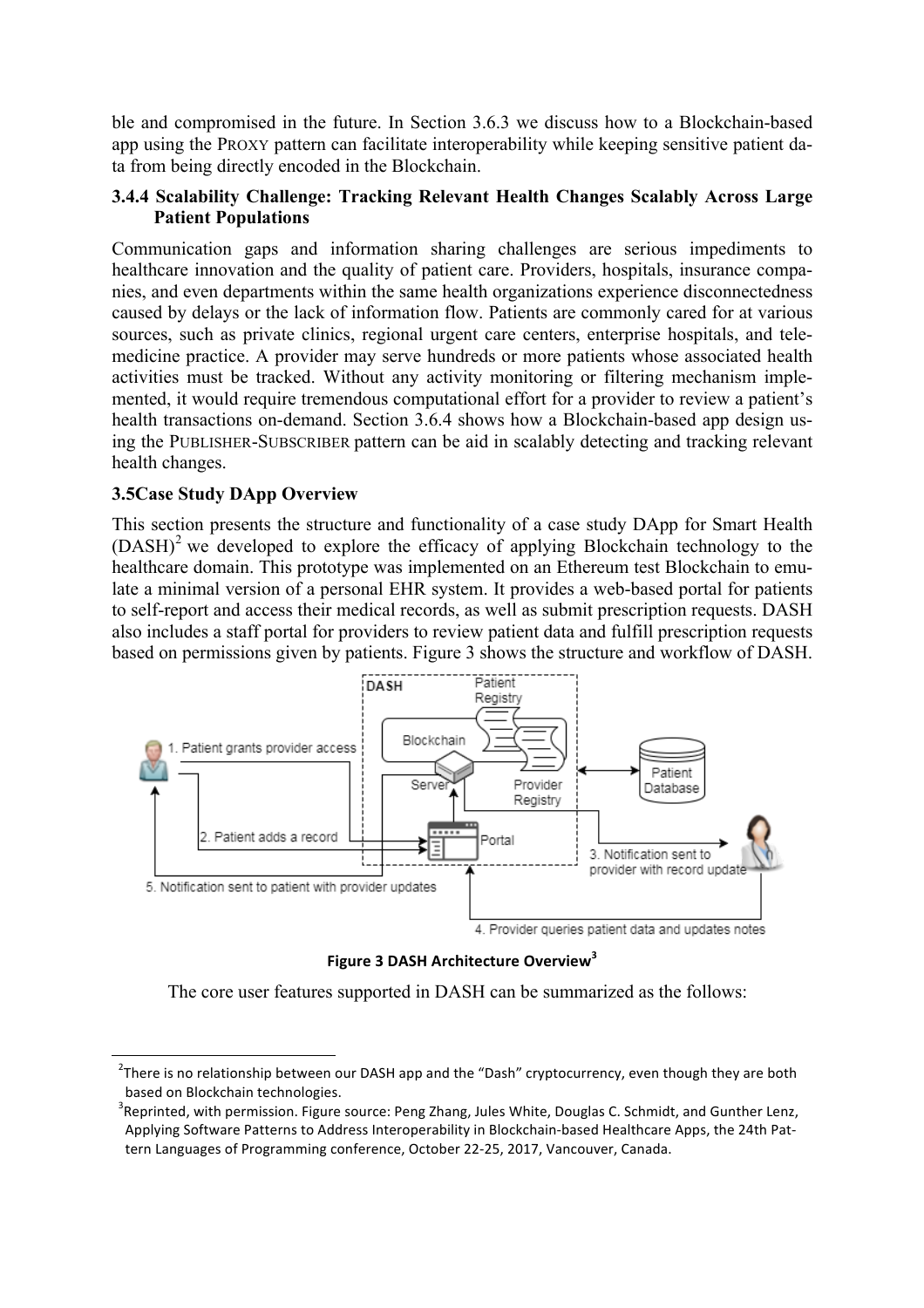- 1. Patients can grant a provider permissions to access their health records or prescription requests via the DASH Portal
- 2. Patients can add a health record through a standardized, pre-formatted form through the DASH Portal
- 3. Health related activities (*i.e.*, prescription requests and health record additions) related to a patient are sent to providers with authorized access to the patient's data with secure notification messages
- 4. Provider with authorized access to a patient's records can query, make changes, and upload physician notes to the data, as well as fulfill the patient's prescription requests
- 5. Patients will be notified of any update to their health record performed by the provider

DASH uses a *Patient Registry* contract to store a mapping, or relationship that links unique patient identifiers to their associated *Patient Account* contract addresses (locations). Each *Patient Account* contract maintains a list of healthcare providers (via unique provider identifiers) who are granted read/write access to the patient's medical records. At its current state, DASH is limited to only provide data access services to two types of users: patients and providers<sup>4</sup>. Patient health records are stored off-chain in a secure database, implementing the FHIR data standards. The reason for storing patient data in a centralized database is to simulate a data silo, as it is in today's health systems, to later on exercise data integration with other siloed databases. Our database server creates a secure socket to exchange permissionbased tokenized access to patient data using standard public key cryptography. Provider and patient users who are members of DASH are each equipped with two secure cryptographic key pair for (1) encrypting and decrypting data references for authorizing access to a patient dataset and (2) signing new health records and verifying signatures to prevent tampering to the data.

## **3.6 Design Considerations of Blockchain-Based Apps for Healthcare Use Cases**

This section details the applications of familiar software patterns to address each healthcare interoperability challenge facing Blockchain apps. Namely, we focus on ABSTRACT FACTO-RY, FLYWEIGHT , PROXY, and PUBLISHER-SUBSCRIBER [60, 61] patterns and demonstrate how to incorporate these patterns in the DASH design. Figure 4 shows how an anatomy of DASH

A aturally, there are other patterns relevant in this domain, which can be explored in future research.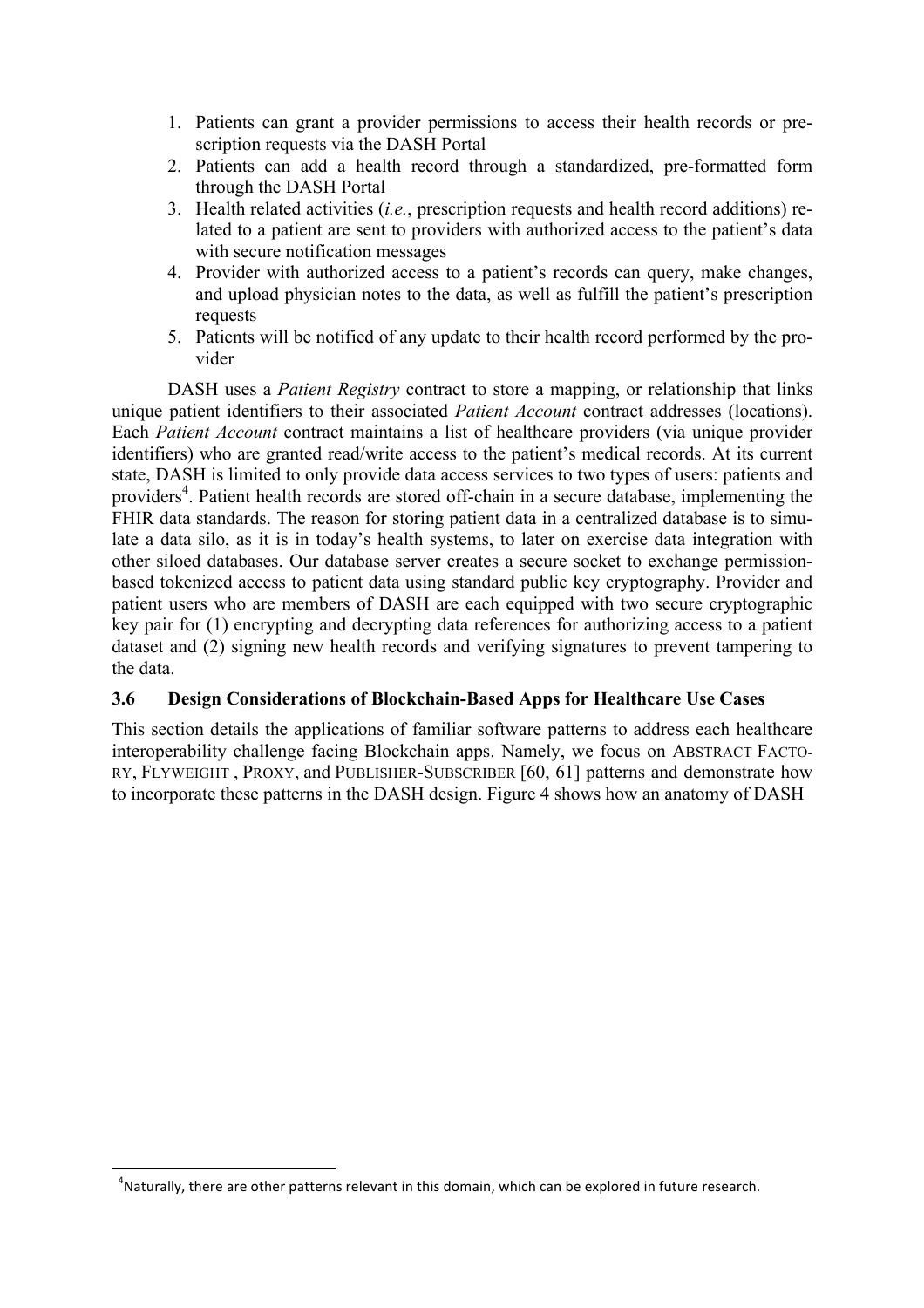

**Figure 4 Incorporating Software Patterns to DASH Design<sup>5</sup>** 

design with software pattern applications to address the following design challenges:

- ABSTRACT FACTORY assists with organization/individual account creation and management based on user types, especially in a structured or evolving organization
- FLYWEIGHT ensures unique account creation on the Blockchain and maximizes sharing of common, intrinsic data
- PROXY protects health information privacy while facilitating seamless interactions between separate components in the system to ensure appropriate levels of data accessibility
- PUBLISHER-SUBSCRIBER aids in scalably managing health change events and actively notifying healthcare participants when and only when relevant changes occur

Detailed applications of these patterns are discussed in depth in the following subsections.

# **3.6.1 Evolvability: Maintaining Evolvability While Minimizing Integration Complexity**

**Design problems faced by Blockchain-based apps**. As part of the initial user on boarding process, account creation and management may occur on the Blockchain in order to define unique identifications for an organization or individual. Many organizations in the healthcare industry, such as enterprise hospitals and insurance companies, are hierarchical and evolving in nature. One design problem is thus to create an account structure that supports organization evolvability while minimizing integration complexity when new entities of different functions (e.g., a new division or department) are introduced. Specifically, the immutability property of Blockchain technology ensures that smart contract interface (including data member definitions and functions) cannot be modified. Each change to a smart contract must be deployed as a new contract object on the Blockchain and distributed among all the network nodes so it can be executed on demand.

To minimize interface changes over time, it is important to create a modular design. As a concrete example, suppose one smart contract defines a function that manages interactions between different departments in a highly-structured hospital. Without a modular design,

 $^5$ Reprinted, with permission. Figure source: Peng Zhang, Jules White, Douglas C. Schmidt, and Gunther Lenz, Applying Software Patterns to Address Interoperability in Blockchain-based Healthcare Apps, the 24th Pattern Languages of Programming conference, October 22-25, 2017, Vancouver, Canada.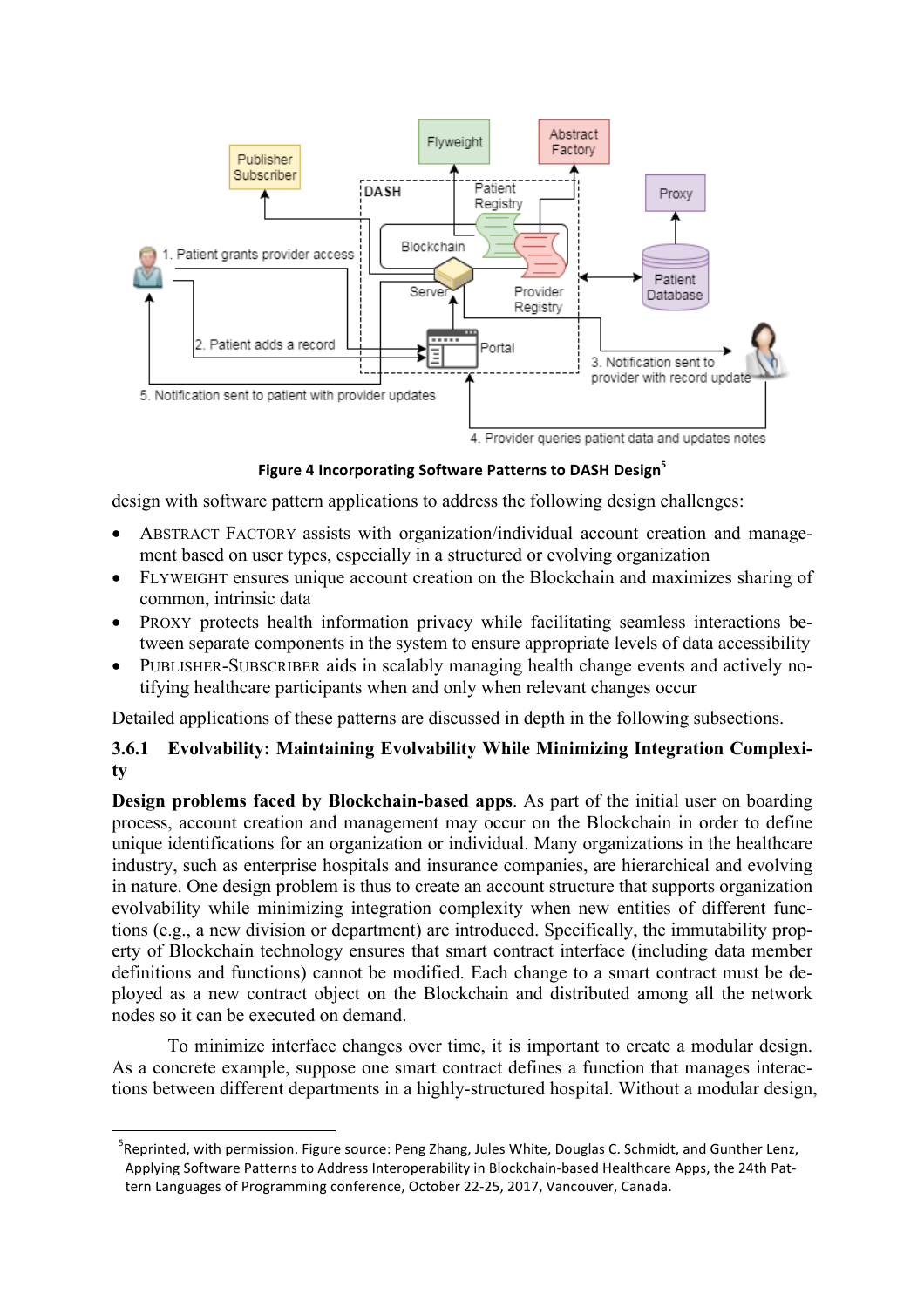many decisions must be made to identify the appropriate departmental accounts involved, thereby creating a large number of branching statements. As new departments are introduced, the decision-making code will likely have to change more than once, making each previous version of smart contract obsolete. A desired model should minimize interface changes to a contract.

**Solution → Apply the ABSTRACT FACTORY pattern to support design evolvability**. Creating complex account structures in smart contracts for an evolving, hierarchical environment can be modularized by applying the ABSTRACT FACTORY pattern [60]. This pattern allows DApps like DASH to delegate the responsibility for providing account creation services to an abstract "factory" object (which is a contract instance itself). A concrete factory object can then inherit methods from the abstract factory and customize them to create accounts for a specific set of related or interacting sub-entities. For instance, with this pattern implemented in the account structure, when a new department is introduced, the app simply creates another concrete factory object for the new entity without affecting existing accounts in other smart contracts. Figure 5 shows the basic structure of this pattern in the context of DASH.



**Figure 5 Organizational Account Creation Process with ABSTRACT FACTORY Applied in DASH Design<sup>6</sup>**

DASH's Blockchain component uses an *AbstractAccountFactory*, the abstract factory contract object, to define some common logic (*i.e.*, *createAccount* and *createOrganization* methods) shared by all concrete factories (*e.g.*, *ProviderFactory*, *InsuranceFactory*, *etc.*). When *Client*, i.e. DASH user, requests a new entity account structure to be created, regardless of the entity type, DASH server creates a concrete entity factory inherited from *Abstrac-*

 $^6$ Reprinted, with permission. Figure source: Peng Zhang, Jules White, Douglas C. Schmidt, and Gunther Lenz, Applying Software Patterns to Address Interoperability in Blockchain-based Healthcare Apps, the 24th Pattern Languages of Programming conference, October 22-25, 2017, Vancouver, Canada.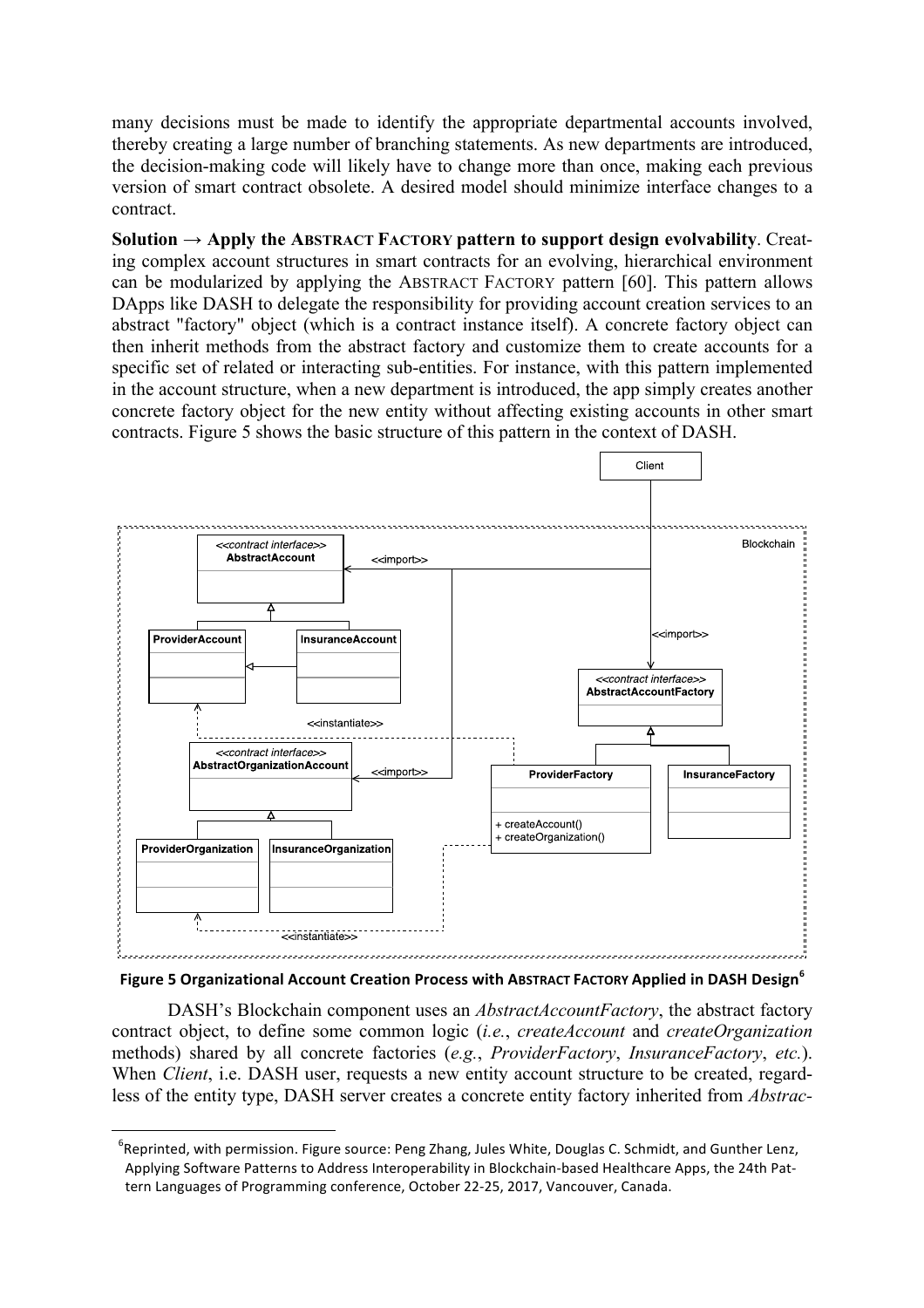*tAccountFactory* to create one account type for storing individual users and another account type for storing information regarding the entity organization. This corresponds to the instantiation of a *Provider* account and a *ProviderOrganization* for the *Provider* entity in the example from Figure 5. The process of creating an account structure for an entity in this design is completely decoupled from already defined structures, thus leaving their corresponding account contract objects intact.

**Consequences of applying ABSTRACT FACTORY**. Without using a high-level abstraction, such as an abstract factory, creating constituent accounts for an entity would imply many ifelse decisions made at runtime to determine the appropriate concrete account factory to execute. This tight coupling is cumbersome since *Client* (who interacts with the Blockchain component in the above example) has to be familiar with the implementation details in order to execute each concrete factory's methods properly. For example, to create an account structure for either *Provider*or*Insurance* entity in this case, *Client* must be exposed to both *ProviderFactory* and *InsuranceFactory* contracts and make decisions at runtime regarding which factory methods to call, as shown in Figure 6. The example only presents two concrete entity examples, but as the number of entities scales up or as the departments within an organization scale out, the *Client* will have to keep track of an overwhelming amount of detailed implementation.



**Figure 6 Organizational Account Creation Process without Applying the ABSTRACT FACTORY Pattern<sup>7</sup>**

Entity creation with ABSTRACT FACTORY introduces a loose coupling between the client (*e.g.*, DApp server) and specific smart contract implementations (*i.e.*, the Blockchain component). In particular, newly defined entity interactions can inherit from the abstract con-

 $^7$ Reprinted, with permission. Figure source: Peng Zhang, Jules White, Douglas C. Schmidt, and Gunther Lenz, Applying Software Patterns to Address Interoperability in Blockchain-based Healthcare Apps, the 24th Pattern Languages of Programming conference, October 22-25, 2017, Vancouver, Canada.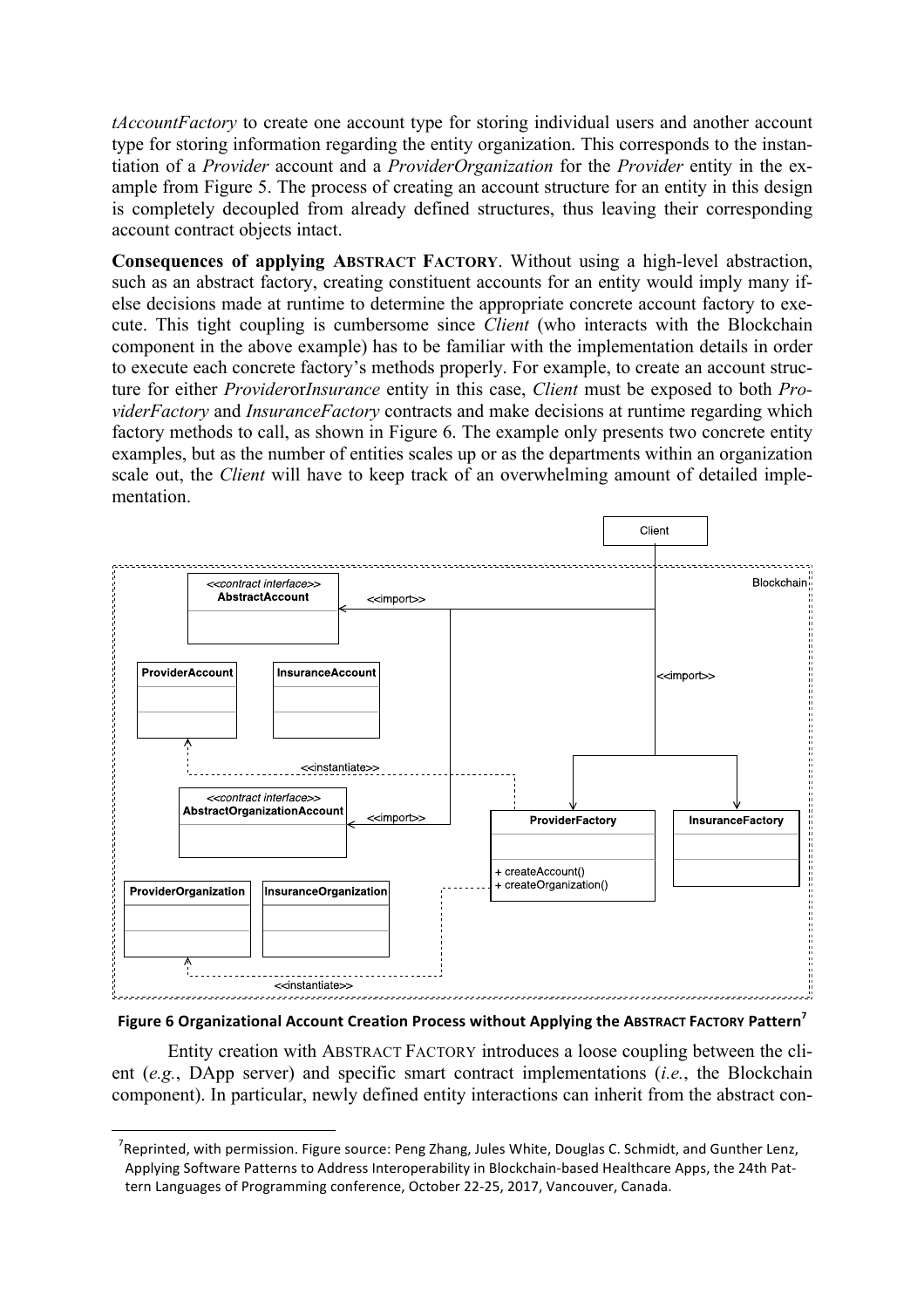tract to preserve common properties and have entity-specific customizations. Because of the loose coupling, existing contracts remain unmodified, minimizing contract deprecation. The downside of using this design in a Blockchain, however, would be the extra storage (and therefore extra cost if used in a public Blockchain with a mining incentive) overhead incurred by an added layer of indirection for the abstract factory and its instantiation.

### **3.6.2 Storage: Storage Challenge: Minimizing Data Storage Requirements**

**Design problem faced by Blockchain-based apps.** It may be inevitable that a Blockchainbased healthcare app requires some data to be maintained on-chain. However, a good design should minimize the storage requirements by maximizing data sharing on the Blockchain to avoid storage and cost overhead. The price for Blockchain to have transparency and immutability is that all data and transaction records maintained in the Blockchain are replicated and distributed to every node in the network. To avoid unnecessary data storage, such as duplicated data or unattended data, it is therefore important to create a design that maximizes shared data on-chain.

If a Blockchain is used as a database to store patient billing data, then in a large-scale healthcare scenario, millions of records will be replicated on all Blockchain miners. Moreover, billing data could include detailed patient insurance information, such as their ID number, insurance contact information, coverage details, and other aspects that the provider needs to bill for services. Capturing all this information for every patient generates excessive amounts of data in the Blockchain.

For example, suppose it is necessary to store some insurance and billing information (encrypted) in the Blockchain. In reality, most patients are covered by one of a relatively small subset of insurers (in comparison to the total number of patients, *e.g.*, each insurance policy may cover 10,000s or 100,000s of patients). A substantial amount of non-varying information, such as details on what procedures are covered by an insurance policy, is common across patients that can therefore be reused and shared. To bill for a service, however, this common intrinsic information must be combined with extrinsic, varying information (such as the patient's ID number and billing address) that is specific to each patient. A good design should maximize sharing of such common data to reduce on-chain storage and, meanwhile, is capable of providing access to complete data objects on demand.

Solution  $\rightarrow$  Apply the FLYWEIGHT pattern to minimize data storage in the Blockchain. Combining the FLYWEIGHT pattern [60] with a factory object can help minimize data storage in the Blockchain. In particular, the factory can establish a registry model that stores shared data between a set of entities in a common contract, *i.e.*, the registry, while externalizing varying data to be stored in entity-specific contracts. The registry can also maintain references (*i.e.*, addresses) to entity-specific contracts and return a combined extrinsic and intrinsic (common) data set upon request. Figure 7 shows the flyweight registry model applied to DASH.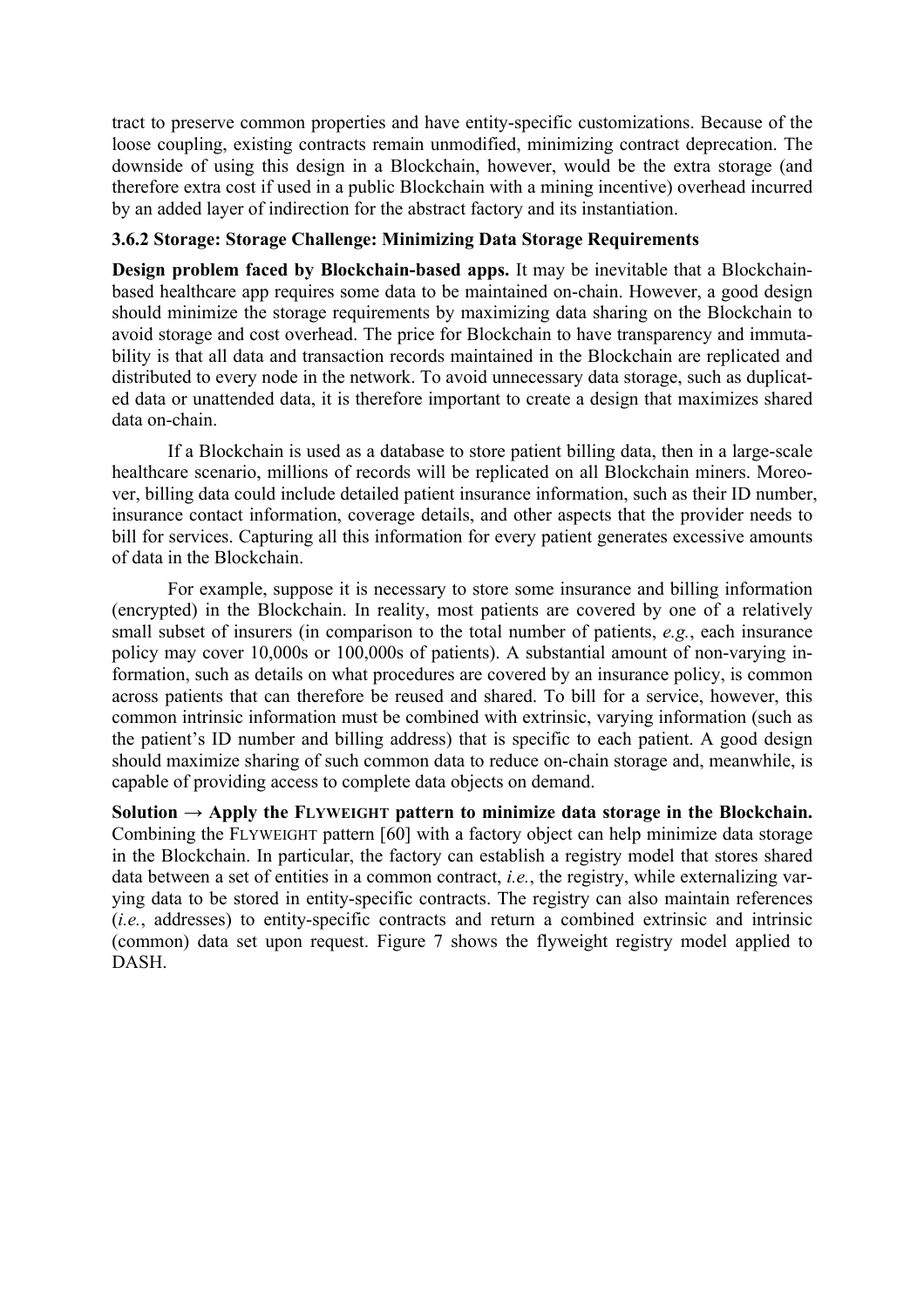

**Figure 7 Applying the FLYWEIGHT Registry Model to Create Unique Patient Accounts in DASH Design<sup>8</sup>**

In the example above, DASH implements a registry model to manage patient information. Specifically, *PatientFlyweightFactory* is a patient registry that creates a *PatientAccountFlyweight* contract for each patient and links the flyweight reference address to the patient via a unique identifier to avoid account duplication. It stores some data common to different groups of patients (such as insurance coverage as described previously), preventing an exorbitant amount of memory usage from saving repeated data in all patient accounts. *PatientAccountFlyweight* can have concrete implementations, e.g. *ClinicPatientFlyweight* and *HospitalPatientFlyweight* based on the patient's primary care type, to store varying, patientspecific contact and billing information based. *PatientFlyweightFactory* only create a new account if the specified patient identifier does not yet exist in the registry; otherwise, the registry retrieves the address associated with the existing *PatientAccountFlyweight* contract. To retrieve the complete insurance and billing information of a particular patient, *Client* (DASH server) only needs to invoke a function call from *PatientFlyweightFactory* with the patient identifier to obtain the *PatientAccountFlyweight address*. The function *getData()* of *PatientAccountFlyweight* is then responsible for returning the combined intrinsic and extrinsic data object back to the *Client*.

**Consequences of applying the FLYWEIGHT pattern.** The flyweight registry model provides better management to the large object pool (*e.g.*, patient accounts in the example above). It minimizes redundancy in similar objects by maximizing data and data operation sharing. Particularly in the above example, if some common insurance policy details were stored in each patient's contract directly, any change to a policy detail would be costly since it would require rewriting a huge number of impacted contracts. Data sharing with flyweight registry can help minimize the cost of changes to the common intrinsic state in Blockchain-based apps. One downside of applying the Flyweight pattern, however, is the added layer of complexity. For example, creating the flyweight contract is another transaction to verify and include in the Blockchain before it can be executed. Although, this extra step can be outweighed by the efficiency in entity/data management that the registry model provides.

#### **3.6.3 Privacy: Balancing Data Accessibility with Privacy Concerns**

 ${}^{8}$ Reprinted, with permission. Figure source: Peng Zhang, Jules White, Douglas C. Schmidt, and Gunther Lenz, Applying Software Patterns to Address Interoperability in Blockchain-based Healthcare Apps, the 24th Pattern Languages of Programming conference, October 22-25, 2017, Vancouver, Canada.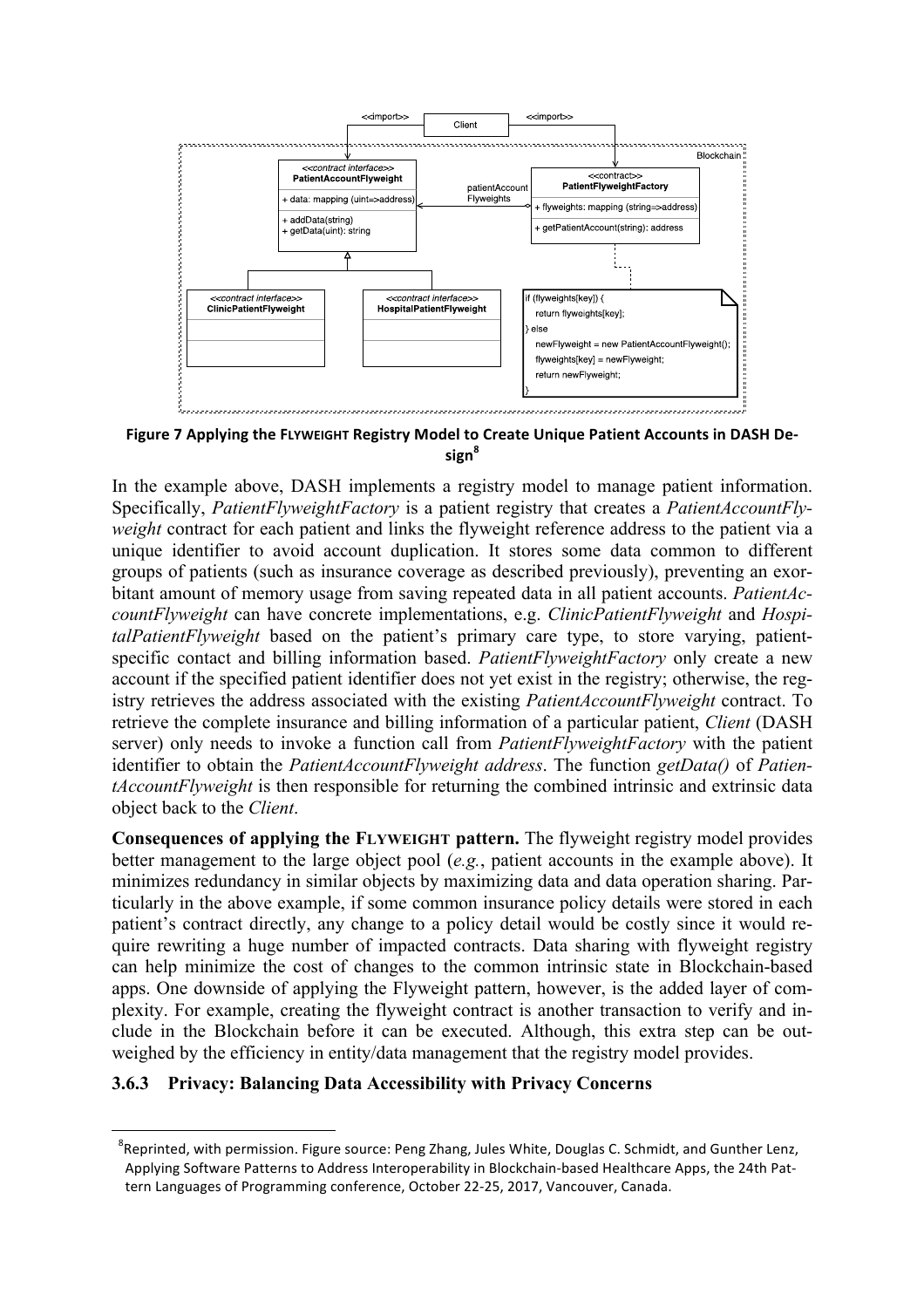**Design problems faced by Blockchain-based apps.** If a Blockchain-based healthcare app must expose sensitive data or common Meta data (such as patient identifying information or insurance information in the example in Section 3.5.2) on the Blockchain, it must be designed to maximize health data privacy on-chain while facilitating health information exchange. In particular, a fundamental aspect of a Blockchain is that data and all data change history stored in the Blockchain are public, immutable, and verifiable. For financial transactions focused on proving that the transfer of an asset indeed occurred, these properties are critical. When the goal is to store data in the Blockchain, however, it is important to understand how these properties will impact the use case.

For example, storing patient health records in the Blockchain can be problematic since it requires that data be public and immutable. Although data can be encrypted before being stored, should all patient data be publicly distributed to all Blockchain nodes? If a consortium Blockchain were deployed amongst large U.S. hospital organizations with more than 10 hospitals, we would be storing these patient data roughly 40 times [62]. Even if encryption is used, the encryption technique may be broken in the future or bugs in the implementation of the encryption algorithms or protocols used may make the data decryptable in the future. Immutability, however, prevents owners of the data from removing data or its change history from the Blockchain when a security flaw is found.

Many other scenarios, ranging from discovery of medical mistakes in the data to changing standards may necessitate the need to change the data over time. In scenarios where the data may be changed, the public and immutable nature of the Blockchain creates a fundamental tension that must be resolved. On the one hand, healthcare providers would want incorruptible data so it can be trusted and never compromised. At the same time however, providers may need the data to be changeable so that they can account for possible errors. A practical Blockchain-based health app should protect patient privacy and also ensure data integrity.

**Solution**  $\rightarrow$  **Apply the PROXY pattern to enable secure and private data services. Com**bining the PROXY pattern [60] with a secure data retrieving service, such as an oracle [63], can enable secure and private data exchange services. The oracle network is a third-party service that allows a smart contract to query or retrieve data sources outside the Blockchain address space and ensures that retrieved data is genuine and uncompromised. To reduce computation overhead on-chain, a proxy can be created as a lightweight representation or placeholder for the real data until its retrieval is required. Figure 8 shows the application of a proxy in DASH.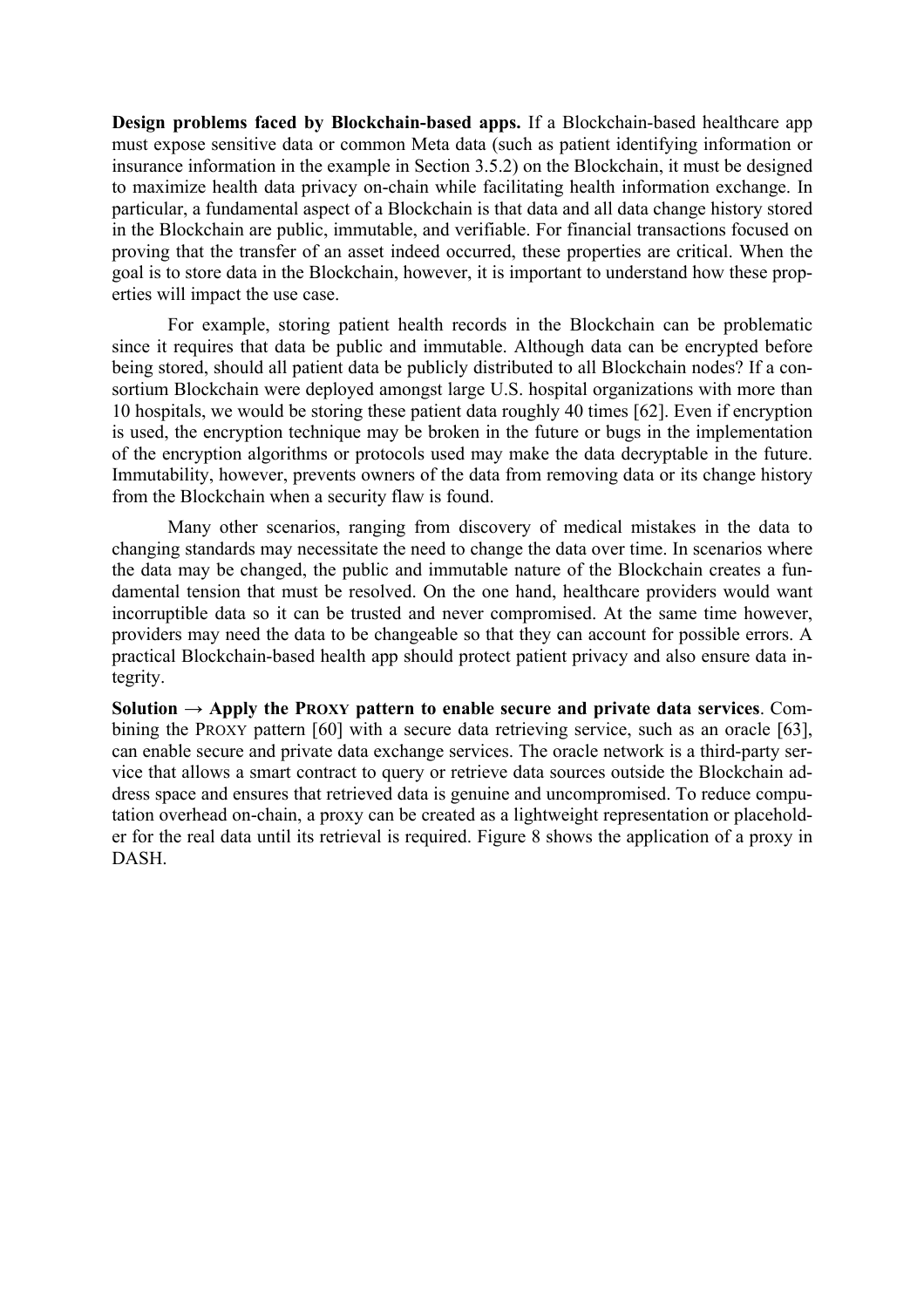

**Figure 8 Structure of a Proxy Application in DASH<sup>9</sup>** 

DASH uses a *Proxy* contract to expose some simple metadata about a patient and later refer to the actual heavyweight implementation *RealPatientData* on demand to retrieve the complete data object via an Oracle. Each query request and modification operation are logged in an audit trail that is transparent to the entire Blockchain network for verification against data corruption or unauthorized data access. In the case of a proxified contract (heavyweight implementation) being updated with a new storage option (e.g., replacing an Oracle with some other data service), the interface to the proxy contract can remain unchanged, encapsulating the low-level implementation variations in the proxified contract.

**Consequences of applying the PROXY pattern.** A proxy object can perform lightweight housekeeping or auditing tasks by storing some commonly used metadata in its internal states without having to perform expensive operations (such as retrieving health data via an Oracle service). It typically follows the same interface as the real object and can execute the original heavyweight function implementations as needed. It can also hide information about the real object as needed to protect patient data privacy. However, PROXY may cause disparate behavior when the real object is accessed directly by some *Client* while the proxy surrogate is accessed by others. Nonetheless, proper usage of a proxy with an Oracle service can provide a private channel for protected information exchange.

## **3.6.4 Scalability: Tracking Relevant Events Scalably Across Large Traffic**

<u> 1989 - Johann Stein, mars an de Brandenburg (b. 1989)</u>

**Design problem faced by Blockchain-based apps.** A practical Blockchain-based health system may need to manage and track relevant health events across large patient populations. Therefore, it should be designed to filter out useful health-related information from all communication traffic (*i.e.*, transaction records) occurring on the Blockchain. For example, the Ethereum public Blockchain maintains a transparent record of all contract creation and operation execution history along with regular cryptocurrency transactions. The availability of information makes Blockchain a potentially autonomous approach to improve care coordination across different participants and teams (*e.g.*, physicians, pharmacists, insurance agents,

 $^9$ Reprinted, with permission. Figure source: Peng Zhang, Jules White, Douglas C. Schmidt, and Gunther Lenz, Applying Software Patterns to Address Interoperability in Blockchain-based Healthcare Apps, the 24th Pattern Languages of Programming conference, October 22-25, 2017, Vancouver, Canada.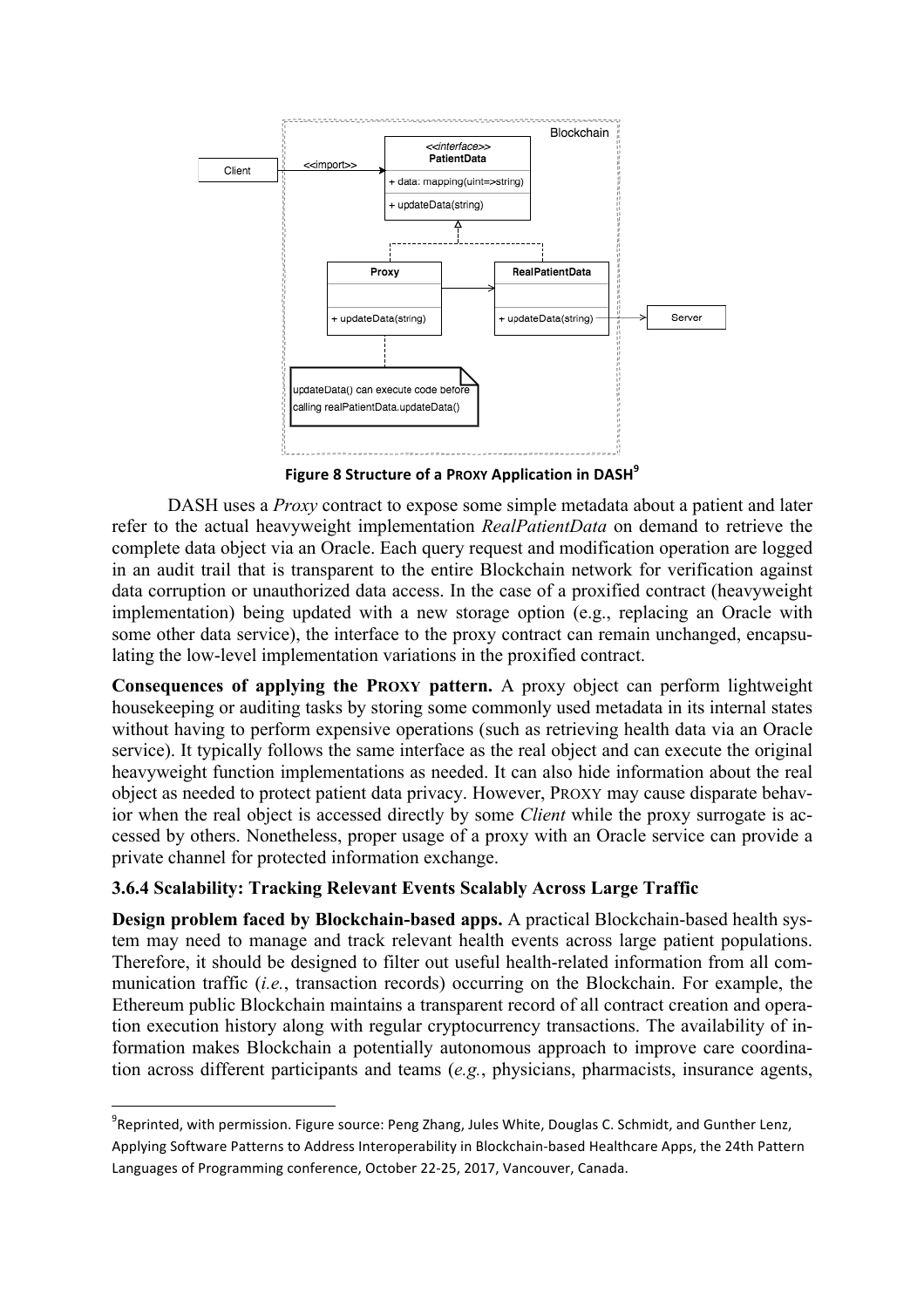*etc.*) who would normally communicate through various channels that are manual and timeconsuming, such as through telephoning or faxing [64].

However, records on the Blockchain are continually growing. Without a meticulously crafted design, capturing any specific health-related topic from all occurred events ondemand would imply exhaustive transaction receipt lookups and topic filtering, which requires non-trivial computations and may result in delayed responses. A good design should support relevant health information relays to facilitate coordinated care as the events occur. For instance, care should be seamless from the point when a patient self-reports illness (*e.g.*, through a familiar web or mobile interface) to the point when the patient receives the necessary prescriptions created by their primary care provider to treat the reported symptoms. Moreover, clinical reports and follow-up procedure should be relayed to and from the associated care centers (*e.g.*, care provider office and pharmacy) in a timely manner.

**Solution → Apply the PUBLISHER-SUBSCRIBER pattern to facilitate scalable information filtering**. Incorporating a notification service using the PUBLISHER-SUBSCRIBER pattern [61] can facilitate scalable information filtering. In this design, health activities are only broadcast to providers who subscribe to events relating to their patients. It alleviates the tedious filtering process of determining which care provider should be notified about what patient activities as large volumes of transactions take place. This design also fosters an interoperable environment, which allows providers across various organizations or regions to participate. To avoid computation overhead on the Blockchain, the actual processing of patient activities data can be performed off-chain by the interfacing DApp server. Specifically, when the publisher sends an update, its subscribers only need to do a simple update to an internal state variable that records the publisher's contract address, which the DApp server actively monitors for changes. When a change occurs, the responsibility for the computation-heavy content filtering task (e.g., retrieving the change activity from the publisher using the address) is delegated to the DApp server from the Blockchain. The DApp server is context-aware at this point because each subscriber has an associated contract address accessible by the server. The server can then filter the content based on subscribed topics and update the contract states of appropriate subscribers as needed. Figure 9 shows the PUBLISHER-SUBSCRIBER pattern applied in our DASH design for the notification service.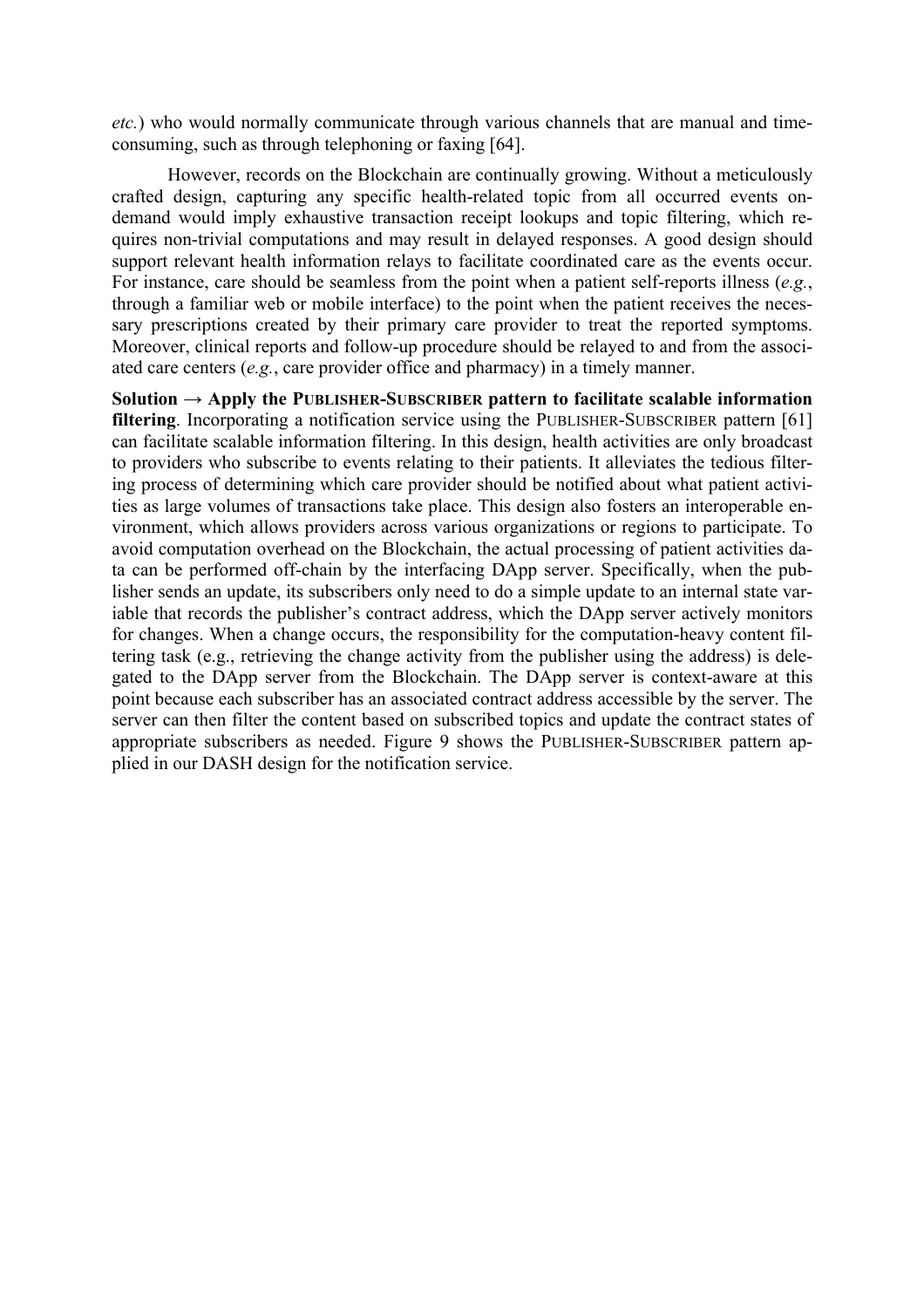

Figure 9 Using the PUBLISHER-SUBSCRIBER Pattern to Provide Notification Service in DASH<sup>10</sup>

In DASH, events associated with patient-reported sickness symptoms (a concrete *Topic*) are subscribed to by the patient's primary care provider and pharmacist (*i.e.*, *Clinician* and *Pharmacist* types of *Subscribers*). When this event occurs, the *PatientPublisher* contract notifies the *Subscribers* by updating the *state* variable value in the concrete *Subscriber* contracts. DASH server, which is actively listening for changes in the *Subscriber* states, finds the updated status and in turn queries the latest patient health changes to pass onto the proper *Subscriber* objects.

**Consequences of applying the PUBLISHER-SUBSCRIBER pattern.** Applying a notification service in a healthcare DApp design is useful when a state change in one contract must be reflected in others without keeping the contracts tightly coupled. Adding or removing subscribers and topics is trivial as it only requires minimal changes in the state variables and not the interface or implementation. It also makes topic/content filtering more manageable when subscription relations are clearly defined in each participant's contract state. In addition, this design enables communication across participants from various organizations, as required of an interoperable system.

However, unlike a traditionally centralized notification service, there are Blockchainspecific limitations, which include:

(1) Potential delays in updates received by subscribers due to the extra step of validation required by the Blockchain infrastructure and

(2) High storage requirements associated with defining very fine-grained topic subscriptions on-chain.

Concretely, in a Blockchain the order of which transactions to be executed and verified is determined by the miners based on some pre-defined rules. In Blockchains with financial mining incentives for instance, the priority of a transaction may be based on transaction fees paid by its sender and how long it has been in the transaction pool. Transactions with the highest priority will be executed first and added to the Blockchain sooner, which could cause delays in the notification service for transactions with lower priority. If subscribers want to

<u> 1989 - Johann Stein, mars an de Brandenburg (b. 1989)</u>

 $10$ Reprinted, with permission. Figure source: Peng Zhang, Jules White, Douglas C. Schmidt, and Gunther Lenz, Applying Software Patterns to Address Interoperability in Blockchain-based Healthcare Apps, the 24th Pattern Languages of Programming conference, October 22-25, 2017, Vancouver, Canada.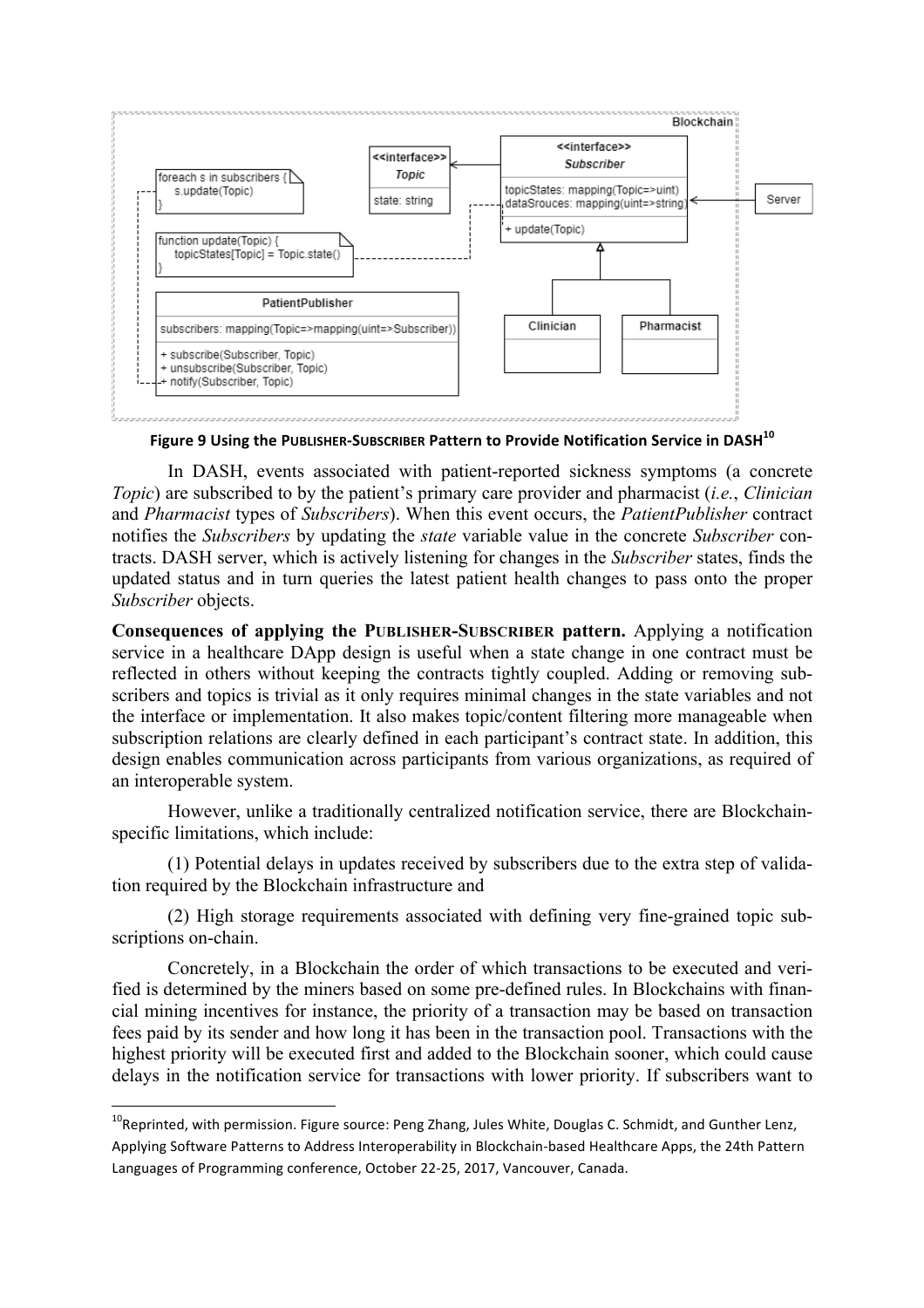receive fine-grained message topics, the amount of computation for filtering out the messages sent out by publishers may also cause overhead. This overhead may result in either failure to publish messages due to network limitation or restriction enforced on the computation. One mitigation strategy may be to have broader topics with fewer filter requirements on-chain and to handle more detailed message filtering off the Blockchain.

### **3.7 Summary of Key Design Lessons Learned**

Blockchain and programmable smart contracts provide a platform for creating decentralized systems and applications that may serve a wide range of use cases in the healthcare industry, such as facilitating data sharing, managing patient digital identity, enabling personal health records, tracking prescriptions, expediting claims adjudication, and many more. Properly leveraging Blockchain technologies, given the complexity of the health care domain, however, requires that key domain-specific concerns be addressed in the ecosystem design. These concerns include but are not limited to application system evolvability, storage requirements minimization, patient data privacy protection, and application scalability across large user populations. This chapter described these concerns and recommended approaches to mitigate these challenges through an example using our Blockchain-based DApp for Smart Health (DASH). Specifically, we detailed the applications of four familiar software patterns, namely, ABSTRACT FACTORY, FLYWEIGHT, PROXY, and PUBLISHER-SUBSCRIBER.

Based on our experience developing the DASH case study presented in this book chapter, we learned the following lessons:

- The public, immutable, and verifiable properties of the Blockchain enable a more interoperable environment that is not easily achieved using traditional approaches that mostly rely on a centralized server or data storage.
- Each time a smart contract is modified, a new contract object is created on the Blockchain. Important design decisions must therefore be made in advance to avoid the cost and storage overhead introduced by changes in contract interface.
- To best leverage these properties of Blockchain in the healthcare context, concerns regarding system evolvability, storage costs, sensitive information privacy, and application scalability must be taken into account.
- Combining time-proven design practices with the unique properties of the Blockchain helps guide the design for health systems that are more modular, easier to integrate and maintain, and less susceptible to change.

## **3.8 Research directions in Healthcare-Focused Blockchain Applications**

There are many research directions in applying Blockchain technology to the healthcare industry due to the complexity of this domain and the need for more robust and effective information technology systems. An interoperable architecture would undoubtedly play a significant role throughout many healthcare use cases that face similar data sharing and communication challenges. From the more technical aspect, much research is needed to pinpoint the most practical design process in creating an interoperable ecosystem using the Blockchain technology while balancing critical security and confidentiality concerns in healthcare. Whether to create a decentralized application leveraging an existing Blockchain, such as Ethereum [3], IBM's Hyperledger Fabric [65], or J.P.Morgan's Quorum [66], or to design a healthcare domain- or use case-specific Blockchain remains an open question.

Additional research on secure and efficient software practice for applying the Blockchain technology in healthcare is also needed to educate software engineers and domain experts on the potential and also limitations of this new technology. Likewise, validation and testing approaches to gauge the efficacy of Blockchain-based health care architectures com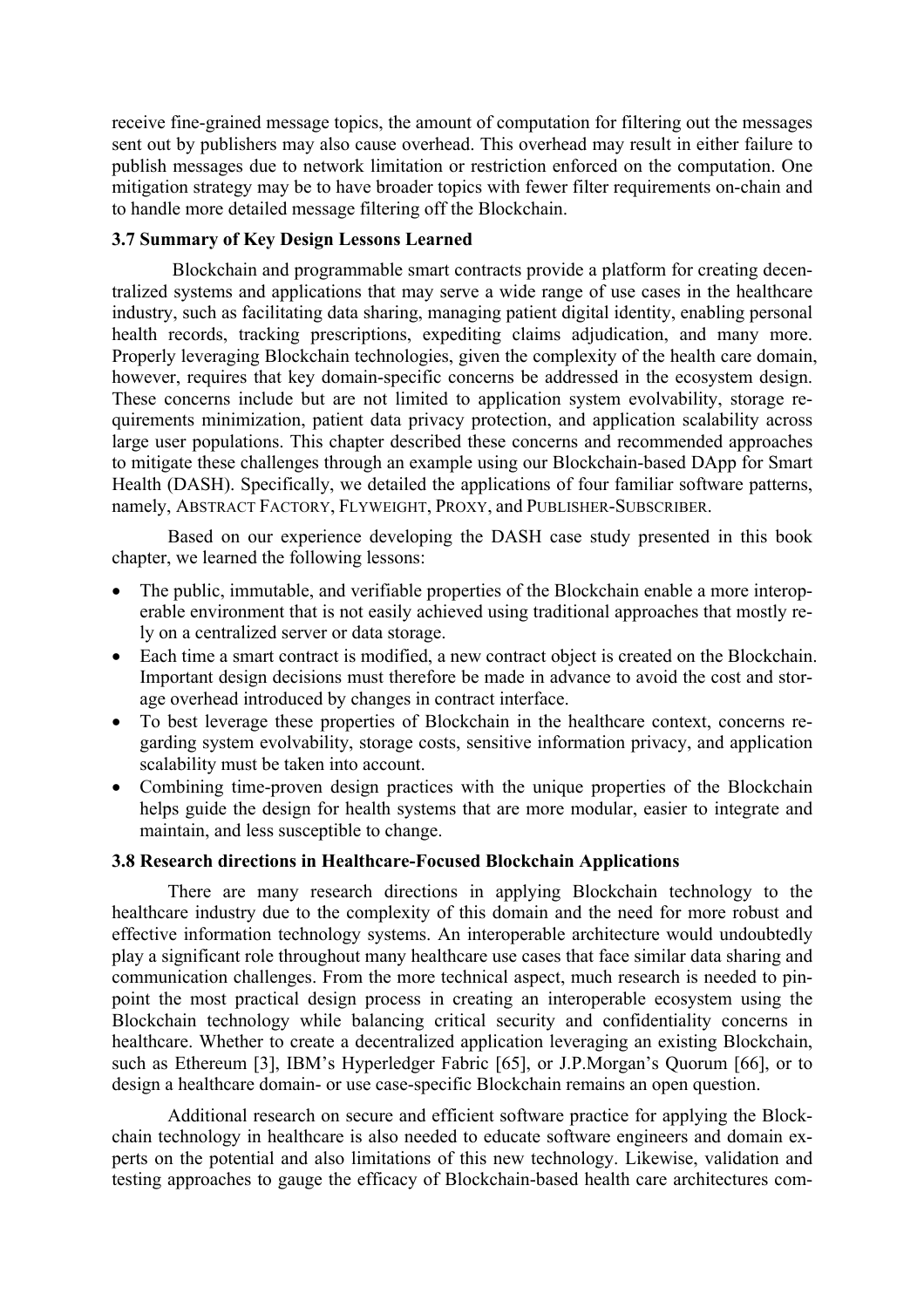pared to existing systems are also important (e.g., via performance metrics related to time and cost of computations or assessment metrics related to its feasibility). In some cases, a new Blockchain network may be more suitable than the existing Blockchains; therefore, another direction may be investigating extensions of an existing Blockchain or creating a healthcare Blockchain that exclusively provides health-related services.

### **3.9 Conclusion**

In this chapter, we described two pressing issues in healthcare, focusing on the need to (1) create an interoperable system to facilitate clinical communications and data exchange and (2) enable patient-centric care to provide patients with access and control of their complete medical history. We then identified seven concrete healthcare scenarios that share similar technical pain points, which can be alleviated with blockchain technology. However, the complexities associated with healthcare involvement and regulations create additional challenges inevitably facing blockchain-based systems, such as system evolvability, information privacy and communication scalability. Targeting a subset of these healthcare-specific challenges, we presented four design recommendations demonstrated with a case study prototype that we have previously developed. From our experience, we have seen the great potential of blockchain technology in creating secure and effective healthcare ecosystems with its inherent unique properties. In addition, we have also observed the importance of integrating domain-specific concerns and needs into blockchain-based designs. Overall, blockchain has a wide range of possibilities in healthcare, which invites many research opportunities in this space.

## **References**

1 Nakamoto, S.: 'Bitcoin: A peer-to-peer electronic cash system', 2008

2 Johnston, D., Yilmaz, S.O., Kandah, J., Bentenitis, N., Hashemi, F., Gross, R., Wilkinson, S., and Mason, S.: 'The general theory of decentralized applications, dapps', GitHub, June, 2014, 9

3 Buterin, V.: 'Ethereum white paper', GitHub repository, 2013

4 Zhang, P., White, J., Schmidt, D.C., and Lenz, G.: 'Applying software patterns to address interoperability in Blockchain-based healthcare apps', arXiv preprint arXiv:1706.03700, 2017

5 DeSalvo, K.B.: 'RE: Connecting Health and Care for the Nation: A Shared Nationwide Interoperability Roadmap', 2015

6 Olson, S., and Downey, A.: 'Sharing clinical research data: workshop summary. 2013', in Editor (Ed.)^(Eds.): 'Book Sharing clinical research data: workshop summary. 2013' (Washington, DC: National Academies Press, 2016, edn.), pp.

7 The biggest healthcare breaches of 2017. (2017, December 06). Retrieved March 01, 2018, from http://www.healthcareitnews.com/slideshow/biggest-healthcare-breaches-2017-sofar?page=18 Adler-Milstein, J., and Bates, D.W.: 'Paperless healthcare: Progress and challenges of an IT-enabled healthcare system', Business Horizons, 2010, 53, (2), pp. 119-130

9 Zhang, P., Walker, M., White, J., Schmidt, D.C., and Lenz, G.: 'Metrics for assessing Blockchain-based healthcare decentralized apps', Proceedings of 2017 IEEE 19th International Conference on e-Health Networking, Applications and Services (Healthcom), October 12-15, 2017, Dalian, China

10 Dolin, R.H., Alschuler, L., Beebe, C., Biron, P.V., Boyer, S.L., Essin, D., Kimber, E., Lincoln, T., and Mattison, J.E.: 'The HL7 clinical document architecture', Journal of the American Medical Informatics Association, 2001, 8, (6), pp. 552-569

11 Bender, D., and Sartipi, K.: 'HL7 FHIR: An Agile and RESTful approach to healthcare information exchange', in Editor (Ed.)^(Eds.): 'Book HL7 FHIR: An Agile and RESTful approach to healthcare information exchange' (IEEE, 2013, edn.), pp. 326-331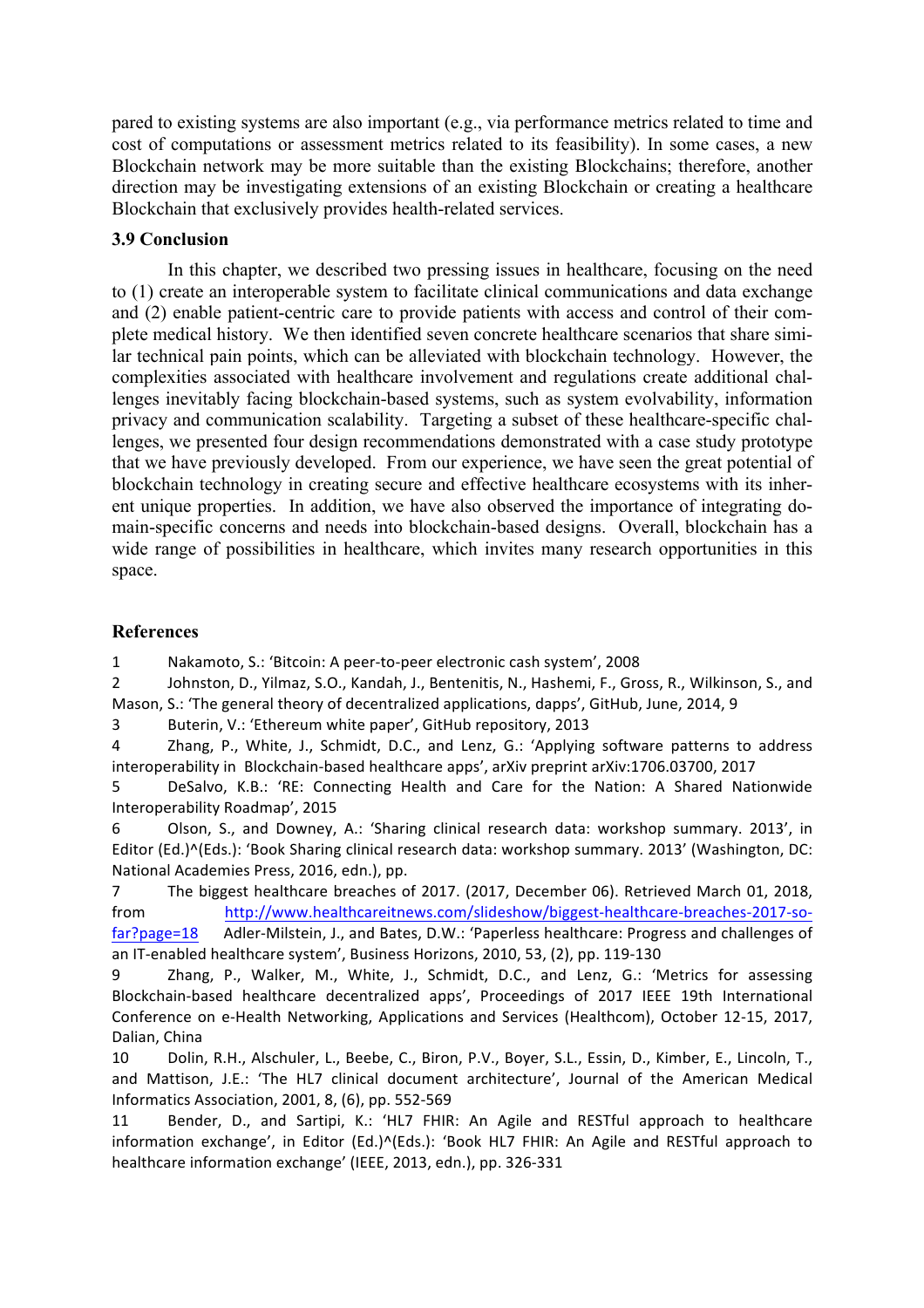12 Reid, P.P., Compton, W.D., Grossman, J.H., and Fanjiang, G.: 'Building a better delivery system: a new engineering/health care partnership' (National Academies Press Washington, DC, 2005. 2005)

13 Middleton, B., Bloomrosen, M., Dente, M.A., Hashmat, B., Koppel, R., Overhage, J.M., Payne, T.H., Rosenbloom, S.T., Weaver, C., and Zhang, J.: 'Enhancing patient safety and quality of care by improving the usability of electronic health record systems: recommendations from AMIA', Journal of the American Medical Informatics Association, 2013, 20, (e1), pp. e2-e8

14 Castaneda, C., Nalley, K., Mannion, C., Bhattacharyya, P., Blake, P., Pecora, A., Goy, A., and Suh, K.S.: 'Clinical decision support systems for improving diagnostic accuracy and achieving precision medicine', Journal of clinical bioinformatics, 2015, 5, (1), pp. 4

15 Singh, H., Giardina, T.D., Meyer, A.N., Forjuoh, S.N., Reis, M.D., and Thomas, E.J.: 'Types and origins of diagnostic errors in primary care settings', JAMA internal medicine, 2013, 173, (6), pp. 418-425

16 Schiff, G.D., Hasan, O., Kim, S., Abrams, R., Cosby, K., Lambert, B.L., Elstein, A.S., Hasler, S., Kabongo, M.L., and Krosnjar, N.: 'Diagnostic error in medicine: analysis of 583 physician-reported errors', Archives of internal medicine, 2009, 169, (20), pp. 1881-1887

17 Kaushal, R., Shojania, K.G., and Bates, D.W.: 'Effects of computerized physician order entry and clinical decision support systems on medication safety: a systematic review', Archives of internal medicine, 2003, 163, (12), pp. 1409-1416

18 Warren, E.: 'Strengthening research through data sharing', New England Journal of Medicine, 2016, 375, (5), pp. 401-403

19 Taichman, D.B., Backus, J., Baethge, C., Bauchner, H., De Leeuw, P.W., Drazen, J.M., Fletcher, J., Frizelle, F.A., Groves, T., and Haileamlak, A.: 'Sharing clinical trial data—a proposal from the International Committee of Medical Journal Editors', in Editor (Ed.)^(Eds.): 'Book Sharing clinical trial data—a proposal from the International Committee of Medical Journal Editors' (Mass Medical Soc, 2016, edn.), pp.

20 Geifman, N., Bollyky, J., Bhattacharya, S., and Butte, A.J.: 'Opening clinical trial data: are the voluntary data-sharing portals enough?', BMC medicine, 2015, 13, (1), pp. 280

21 Gross, G.E.: 'The role of the tumor board in a community hospital', CA: a cancer journal for clinicians, 1987, 37, (2), pp. 88-92

22 Nourie, C. E. (Ed.). (2015, February). Your Medical Records. Retrieved March 01, 2018, from http://m.kidshealth.org/en/teens/medical-records.html

23 Schoenberg, R.: 'Bridged patient/provider centric method and system', in Editor (Ed.)^(Eds.): 'Book Bridged patient/provider centric method and system' (Google Patents, 2013, edn.), pp.

24 Lumpkin, J., Cohn, S.P., and Blair, J.S.: 'Uniform data standards for patient medical record information', National Committee on Vital and Health Statistics, 2003, 53

25 Heath, S. (2016, June 23). How is Interoperability Supporting Patient-Centered Care? Retrieved March 01, 2018, from https://ehrintelligence.com/news/how-is-interoperabilitysupporting-patient-centered-care

26 Black, N., Varaganum, M., and Hutchings, A.: 'Relationship between patient reported experience (PREMs) and patient reported outcomes (PROMs) in elective surgery', BMJ Qual Saf, 2014, pp. bmjqs-2013-002707

27 Ash, J.S., Berg, M., and Coiera, E.: 'Some unintended consequences of information technology in health care: the nature of patient care information system-related errors', Journal of the American Medical Informatics Association, 2004, 11, (2), pp. 104-112

28 Hripcsak, G., Bloomrosen, M., FlatelyBrennan, P., Chute, C.G., Cimino, J., Detmer, D.E., Edmunds, M., Embi, P.J., Goldstein, M.M., and Hammond, W.E.: 'Health data use, stewardship, and governance: ongoing gaps and challenges: a report from AMIA's 2012 Health Policy Meeting', Journal of the American Medical Informatics Association, 2014, 21, (2), pp. 204-211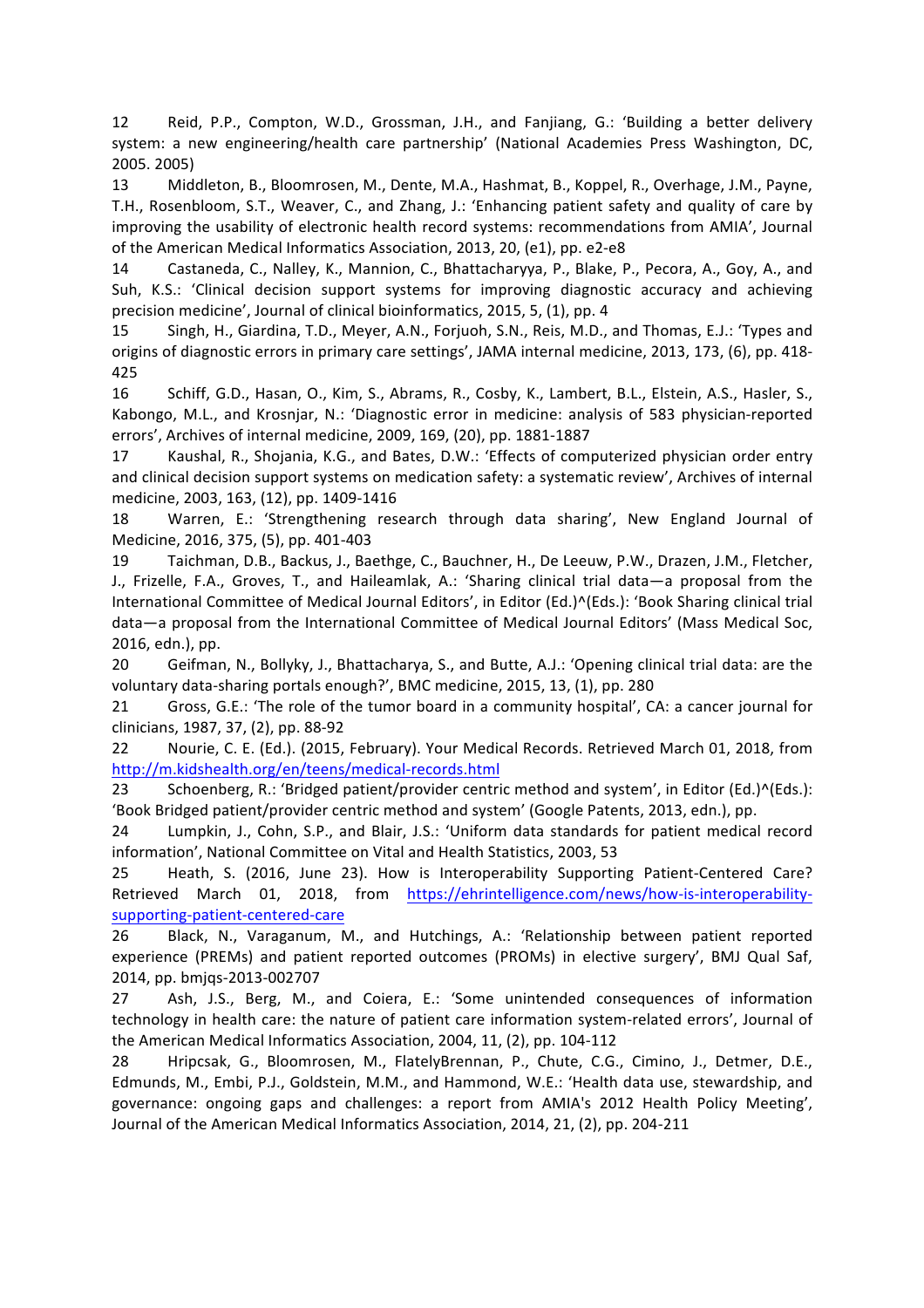29 LaRose, R., Strover, S., Gregg, J.L., and Straubhaar, J.: 'The impact of rural broadband development: Lessons from a natural field experiment', Government Information Quarterly, 2011, 28, (1), pp. 91-100

30 Laxmaiah Manchikanti, M., Standiford Helm, I., MA, J.W.J., PhD, V.P., MSc, J.S.G., and DO, P.: 'Opioid epidemic in the United States', Pain physician, 2012, 15, pp. 2150-1149

31 Bernstein, I.: 'Drug Supply Chain Security Act', in Editor (Ed.)^(Eds.): 'Book Drug Supply Chain Security Act' (2017, edn.), pp.

32 Christie, G.C., Baker, C.G.C., Cooper, G.R., Kennedy, C.P.J., Madras, B., and Bondi, F.A.G.P.: 'THE PRESIDENT'S COMMISSION ON COMBATING DRUG ADDICTION AND THE OPIOID CRISIS'

33 CDC Rx Awareness Campaign Overview. (2016, December). Retrieved March 1, 2018, from https://www.cdc.gov/rxawareness/pdf/RxAwareness-Campaign-Overview-a.pdf

34 Arlotta, C. (2015, July 31). Opioid Overdose and Abuse Awareness Campaigns Continue To Grow. Retrieved March 01, 2018, from

https://www.forbes.com/forbes/welcome/?toURL=https%3A%2F%2Fwww.forbes.com%2Fsites%2Fc jarlotta%2F2015%2F07%2F31%2Fopioid-overdose-abuse-awareness-campaigns-continue-to-

grow%2F&refURL=https%3A%2F%2Fwww.google.com%2F&referrer=https%3A%2F%2Fwww.google 35 James, J.: 'Dealing with drug-seeking behaviour', Australian prescriber, 2016, 39, (3), pp. 96

36 Nelson, L.S., Juurlink, D.N., and Perrone, J.: 'Addressing the opioid epidemic', Jama, 2015, 314, (14), pp. 1453-1454

37 10 Pros and Cons of Telemedicine | eVisit® Telehealth Solutions. (n.d.). Retrieved March 01, 2018, from https://evisit.com/10-pros-and-cons-of-telemedicine/

38 Sood, S., Mbarika, V., Jugoo, S., Dookhy, R., Doarn, C.R., Prakash, N., and Merrell, R.C.: 'What is telemedicine? A collection of 104 peer-reviewed perspectives and theoretical underpinnings', Telemedicine and e-Health, 2007, 13, (5), pp. 573-590

39 What is telemedicine? - Definition from WhatIs.com. (n.d.). Retrieved March 01, 2018, from http://searchhealthit.techtarget.com/definition/telemedicine

40 IOS - Health. (n.d.). Retrieved March 01, 2018, from https://www.apple.com/ios/health/

41 Zhang, P., White, J., Schmidt, D.C., Lenz, G., and Rosenbloom, S.T.: 'FHIRChain: Applying Blockchain to Securely and Scalably Share Clinical Data'

42 Multidisciplinary Cancer Care: The Benefits of a Tumor Board. (n.d.). Retrieved March 01, 2018, from https://www.maacenter.org/blog/multidisciplinary-cancer-care-the-benefits-of-a-tumorboard

43 Wanner, M. (n.d.). Why is cancer so difficult to cure? Retrieved March 01, 2018, from https://www.jax.org/news-and-insights/2015/december/why-no-cure-for-cancer

44 Cancer patients face the ultimate choice, with no room for error. (2017, January 10). Retrieved March 01, 2018, from https://www.statnews.com/2016/10/06/immunotherapy-cancerclinical-trials/

45 Parkin, D.M.: 'The evolution of the population-based cancer registry', Nature Reviews Cancer, 2006, 6, (8), pp. 603

46 Just, B.H., Marc, D., Munns, M., and Sandefer, R.: 'Why patient matching is a challenge: research on Master Patient Index (MPI) data discrepancies in key identifying fields', Perspectives in health information management, 2016, 13, (Spring)

47 Feied, C., and Iskandar, F.: 'Master patient index', in Editor (Ed.)^(Eds.): 'Book Master patient index' (Google Patents, 2007, edn.), pp.

48 Cross Organizational Patient Identity Management: Challenges and Opportunities. (2016). Retrieved March 1, 2018, from http://sequoiaproject.org/wp-content/uploads/2017/02/2017-02-22-HIMSS-2017-Patient-Matching-Challenges-and-Opportunities-v001.pdf

49 Fernández-Alemán, J.L., Señor, I.C., Lozoya, P.Á.O., and Toval, A.: 'Security and privacy in electronic health records: A systematic literature review', Journal of biomedical informatics, 2013, 46, (3), pp. 541-562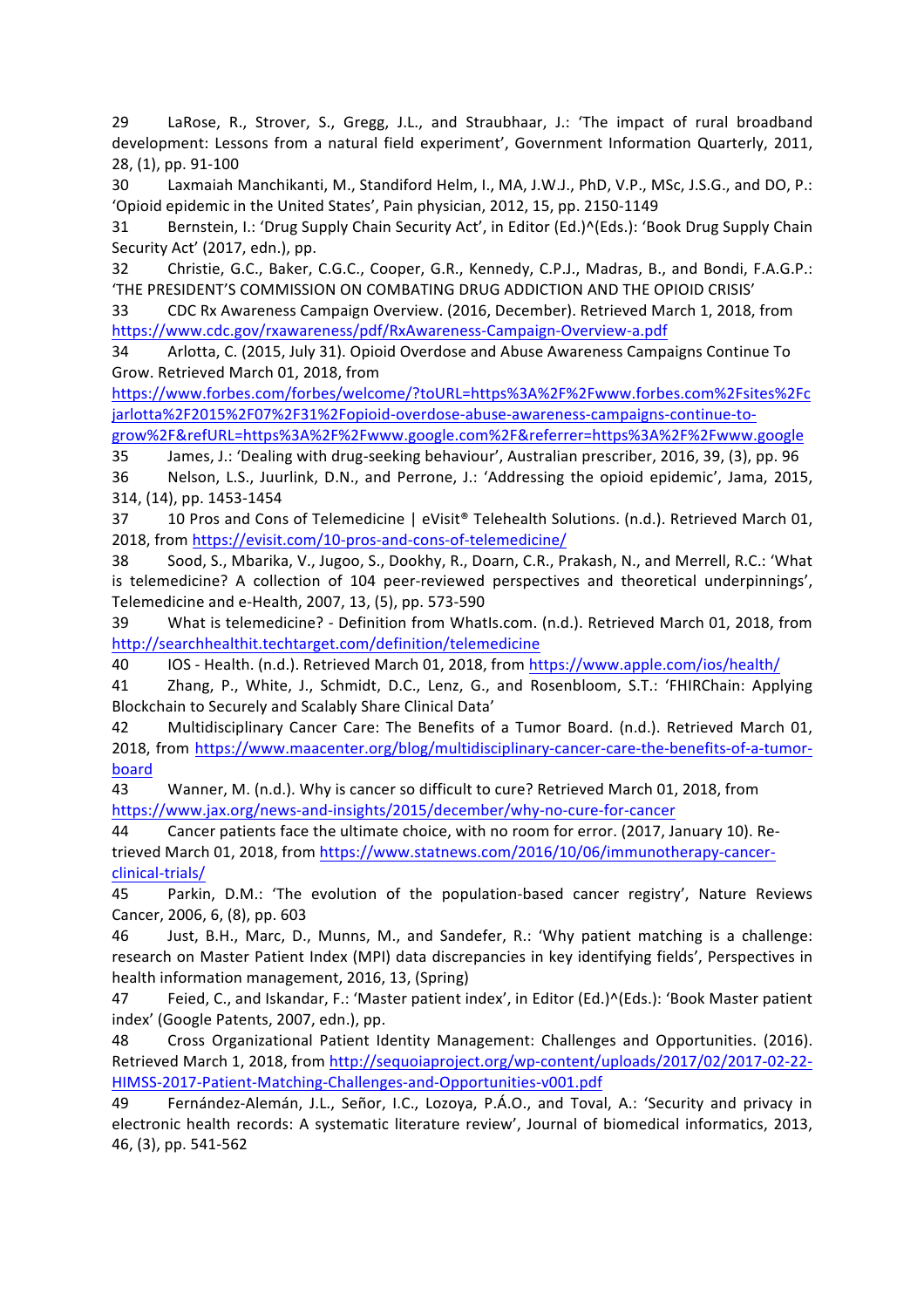50 Patient Matching Errors Risk Safety Issues, Raise Health Care Costs. (2017, June 29). Retrieved March 1, 2018, from http://www.pewtrusts.org/en/multimedia/datavisualizations/2017/patient-matching-errors-risk-safety-issues-raise-health-care-costs

51 Patient matching peril: Why unique patient identifiers are a unique problem for hospitals. (n.d.). Retrieved March 01, 2018, from https://www.beckershospitalreview.com/healthcareinformation-technology/patient-matching-peril-why-unique-patient-identifiers-are-a-uniqueproblem-for-hospitals.html

52 Krawiec, R., Housman, D., White, M., Filipova, M., Quarre, F., Barr, D., Nesbitt, A., Fedosova, K., Killmeyer, J., and Israel, A.: ' Blockchain: Opportunities for health care', in Editor (Ed.)^(Eds.): 'Book Blockchain: Opportunities for health care' (2016, edn.), pp. 1-16

53 Tang, P.C., Ash, J.S., Bates, D.W., Overhage, J.M., and Sands, D.Z.: 'Personal health records: definitions, benefits, and strategies for overcoming barriers to adoption', Journal of the American Medical Informatics Association, 2006, 13, (2), pp. 121-126

54 Microsoft HealthVault. (n.d.). Retrieved March 01, 2018, from https://www.healthvault.com/en-us/

55 What Is Health Insurance. (2016, January 5). Retrieved March 1, 2018, from https://www.medicalnewstoday.com/info/health-insurance

56 Peterson, B.E., Kwant Jr, J.W., Cecil, V.C., and Provost, W.A.: 'Electronic creation, submission, adjudication, and payment of health insurance claims', in Editor (Ed.)^(Eds.): 'Book Electronic creation, submission, adjudication, and payment of health insurance claims' (Google Patents, 2002, edn.), pp.

57 Claims Processing: What is Claims Adjudication? (n.d.). Retrieved March 01, 2018, from http://www.apexedi.com/what-is-claims-adjudication/

58 Blockchain's potential use cases for healthcare: hype or reality? (2017, September 28). Retrieved March 01, 2018, from http://www.healthcareitnews.com/news/blockchains-potentialuse-cases-healthcare-hype-or-reality

59 5 Key Challenges in Medical Billing Industry. (2017, August 01). Retrieved March 01, 2018, from http://www.invensis.net/blog/infographics/5-key-challenges-in-medical-billing-industry/

60 Gamma, E.: 'Design patterns: elements of reusable object-oriented software' (Pearson Education India, 1995, 1995)

61 Buschmann, F., Henney, K., and Schimdt, D.: 'Pattern-oriented Software Architecture: on patterns and pattern language' (John wiley & sons, 2007. 2007)

62 Top 30 Largest Hospital Systems in America. (2017, December 05). Retrieved March 01, 2018, from http://www.compassphs.com/blog/healthcare-trends/healthcare-fast-facts-top-30largest-hospital-systems-in-america/

63 Swan, M.: ' Blockchain thinking: The brain as a dac (decentralized autonomous organization)', in Editor (Ed.)^(Eds.): 'Book Blockchain thinking: The brain as a dac (decentralized autonomous organization)' (2015, edn.), pp. 27-29

64 EHRs and healthcare interoperability: The challenges, complexities, opportunities and reality. (2015, November 30). Retrieved March 01, 2018, from http://www.healthcareitnews.com/blog/ehrs-healthcare-interoperability-challenges-complexitiesopportunities-reality

65 Hyperledger Fabric. (n.d.). Retrieved March 01, 2018, from http://www.hyperledger.org/projects/fabric

66 Quorum. (n.d.). Retrieved March 01, 2018, from https://www.jpmorgan.com/global/Quorum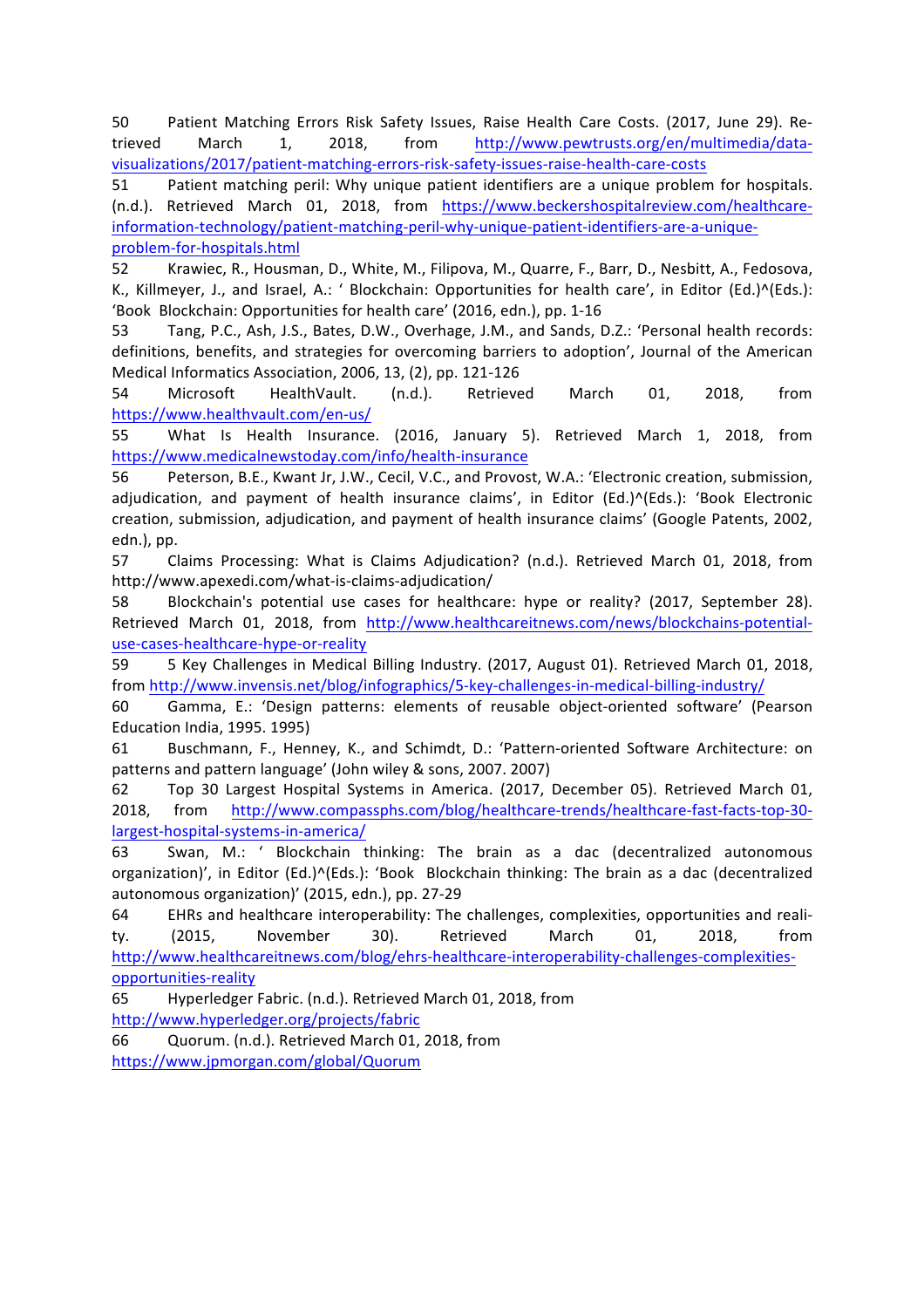# **Key Terminology &Definitions**<sup>11</sup>

<u> 1989 - Johann Barn, mars ann an t-Amhain an t-Amhain an t-Amhain an t-Amhain an t-Amhain an t-Amhain an t-Amh</u>

**Abstract Factory Pattern**–Abstract Factory encapsulates a group of individual factories that have a common theme without specifying their concrete classes. It separates the details of implementation of a set of objects from their general usage and relies on object composition, as object creation is implemented in methods exposed in the factory interface.

**Cryptocurrency**– A cryptocurrency is a digital or virtual currency that uses cryptography for security, making it difficult to counterfeit. It is not issued by any central authority and is immune to government interference or manipulation.

**Decentralized App (DApp)– A DApp is an autonomously operated open-source application** that cryptographically stores its data and records of operation in a public, decentralized Blockchain (via a smart contract for instance) to avoid central points of failure. It uses a native or an existing form of cryptographic tokens for monetizing the Dapp. The tokens must be necessary for the use of the app.

**Digital Asset** – A digital asset is anything existing in a binary format that comes with (some) rights to use. It could be a native asset lacking physical substance that can be owned or controlled to produce value, such as digital music, images, movies, electronic funds, software, etc. It could also be a digital representation of some traditional paper-based asset, such as certificates and titles of property, gold, autos, stock, currency, etc.

**Electronic Health Records (EHRs)**– EHRs are a digital version of a patient's paper medical records and chart that make information available instantly and securely to authorized healthcare practitioners. They contain the medical and treatment histories of patients and can also store information beyond standard clinical data collected in a provider's office, such as diagnoses, medications, treatment plans, allergies, and lab results.

**Factory** – A factory is a function or method that creates an object of a varying prototype or class from some method call. It creates abstraction or encapsulation so that program code is not tied to specific classes or objects, allowing the class hierarchy or prototypes to be changed or refactored without modifying code that uses them.

**Flyweight Pattern**–A flyweight object minimizes memory usage by sharing as much data as possible with other similar objects. It is particularly when a simple repeated representation would use an unacceptable amount of memory. Common parts of the object state can be shared internally, while varying parts of the data are stored externally in entity-specific objects. When all data regarding a specific object are requested, both external and internal data can be retrieved.

**Interoperability** –Interoperability allows two or more systems to exchange information and use the exchanged information. The three levels of health information technology interoperability ordered from lowest to highest fidelity are: 1) Foundational interoperability that enables data exchanges between healthcare systems without requiring the ability for the receiving party to interpret the data, 2) Structural interoperability that defines the formats of exchanged clinical data and ensures that received data are preserved and can be interpretable at the data field using the predefined formats, and 3) Semantic interoperability that allows for interpretation of data exchanged by not only syntax (structure) but also semantics (meaning) of the data.

 $11$ <sup>k</sup> Key technology/technical terms used in the book chapter will be explained wherever they appear or at the "Key Terminology & Definitions" section. Apart from regular References, additional References are included in the "References for Advance/Further reading" for the benefit of advanced readers.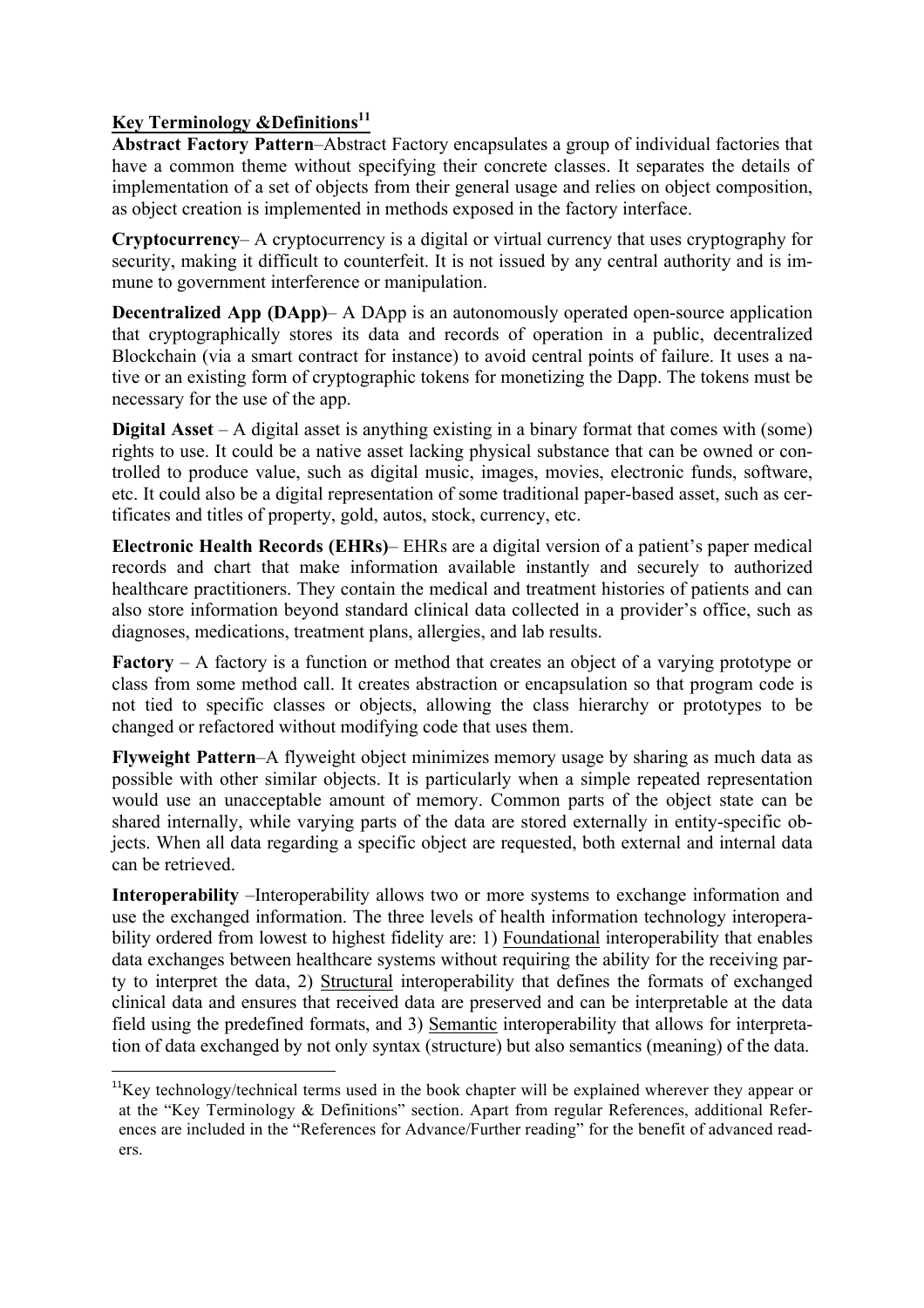**Master Patient Index (MPI)** – Master Patient Index is a single registration system of all patients across various departments within a hospital. Similarly, an Enterprise Master Patient Index (EMPI) is a database that consolidates patient identities from multiple healthcare organizations. The goal of MPI or EMPI is to provide uniquely identifying patient information so that it may be queried and used to match existing records.

**ProxyPattern**–A proxy is a wrapper object that is used by the client to access the real serving object behind the scenes. It implements the same interface as the real object and can execute the original heavyweight function implementations as needed. A proxy can provide extra functionality that is typically lightweight housekeeping or auditing tasks, such as checking preconditions or caching when operations on the real object are resource intensive.

**Publisher-Subscriber Pattern**– This is a messaging pattern where senders of messages, publishers, do not directly send to specific receivers, called subscribers. Instead, publishers categorize published messages into topics without knowledge of which subscribers. Subscribers express interest in one or more topics and only receive messages that are of interest, without knowledge of which publishers.

**Smart Contract** – Smart contracts are enhancements built atop some Blockchain technologies (such as Ethereum). They are code that directly controls the exchanges or redistributions of digital assets between two or more parties according to certain rules or agreements established between the involved parties. They enable development of DApps to interact with Blockchain and support on-chain storage.

**Software Pattern**– A software pattern is a general repeatable solution to a commonly occurring problem in software design. It is not a finished design that can be transformed directly into code. Instead, it provides a description or template for how to solve a problem that can be used in many different situations. Software patterns allow developers to communicate using well-known, well understood names for software interactions. Common design patterns can be improved over time, making them more robust than ad-hoc designs.

### **Authors Bios**

*Miss Peng Zhang: Peng Zhang* is a Computer Science PhD student at Vanderbilt University, Nashville, TN, USA. Her research interests include model-driven design for engineering and healthcare IT systems, intelligent model constructions using machine and deep learning, decentralized algorithms and protocols for facilitating and securing clinical communications, and application and enhancement of Blockchain technologies for moving towards patientcentered care.

## *Affiliation/Address:*

*E-mail: peng.zhang@vanderbilt.edu Department of Electrical Engineering and Computer Science Vanderbilt University Nashville, TN, USA*

*Dr. Douglas C. Schmidt:* Dr. Douglas C. Schmidt is Cornelius Vanderbilt Professor of Computer Science, the Associate Chair of the Electrical Engineering and Computer Science department, and a Senior Researcher at the Institute for Software Integrated Systems, all at Vanderbilt University. He is also a Visiting Scientist at the Software Engineering Institute (SEI) at Carnegie Mellon University. As an internationally renowned and widely cited (hindex of 80) researcher, his work focuses on patterns, optimization techniques, and empirical analyses of object-oriented and component-based frameworks and model-driven engineering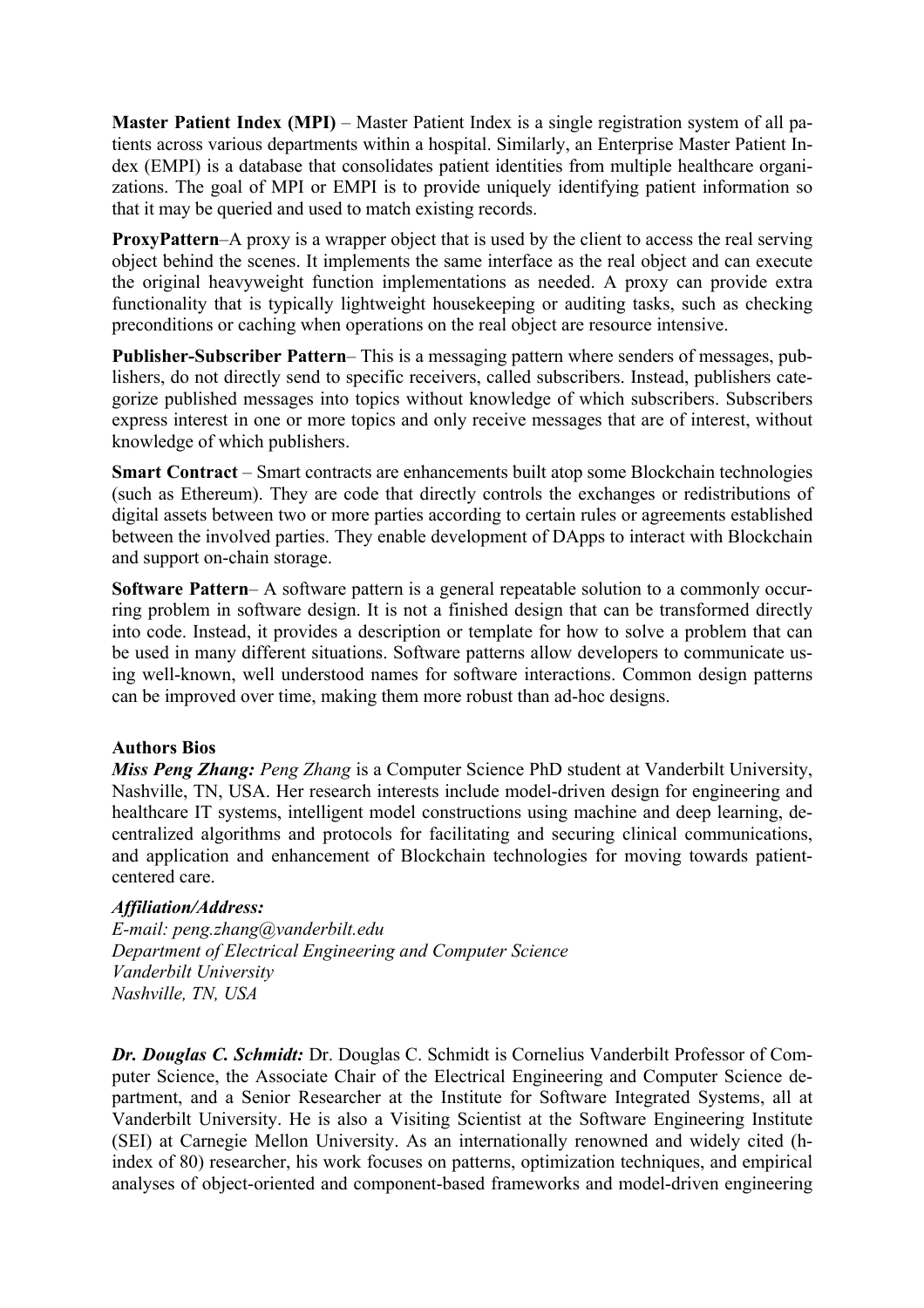tools that facilitate the development of distributed real-time and embedded (DRE) middleware frameworks and mobile cloud computing applications on parallel platforms running over wireless/wired networks and embedded system interconnects. He has published over 10 books and 600+ papers (including 100+ journal papers) in top IEEE, ACM, IFIP, and USE-NIX technical journals, conferences, and books that cover a range of topics. He has mentored and graduated over 40 Ph.D. and Masters students working on these research topics and has presented 550+ keynote addresses, invited talks, and tutorials on mobile cloud computing with Android, reusable patterns, concurrent object-oriented network programming, distributed system middleware at scores of technical conferences.

#### *Affiliation/Address:*

*E-mail: d.schmidt @vanderbilt.edu Department of Electrical Engineering and Computer Science Vanderbilt University Nashville, TN, USA*

*Dr. Jules White:* Dr. Jules White is an Assistant Professor in the Department of Electrical Engineering and Computer Science at Vanderbilt University. He was previously a faculty member in Electrical and Computer Engineering and won the Outstanding New Assistant Professor Award both at Virginia Tech. His research has published over 120 papers and won 5 Best Paper and Best Student Paper Awards. Dr. White's research focuses on securing, optimizing, and leveraging data from mobile cyber-physical systems. His mobile cyber-physical systems research spans focus on: (1) mobile security and data collection, (2) high-precision mobile augmented reality, (3) mobile device and supporting cloud infrastructure power and configuration optimization, and (4) applications of mobile cyber-physical systems in multidisciplinary domains, including energy-optimized cloud computing, smart grid systems, healthcare/manufacturing security, next-generation construction technologies, and citizen science. His research has been licensed and transitioned to industry, where it won an Innovation Award at CES 2013, attended by over 150,000 people, was a finalist for the Technical Achievement at Award at SXSW Interactive, and was a top 3 for mobile in the Accelerator Awards at SXSW 2013. His research is conducted through the Mobile Application computinG, optimizatoN, and secUrity Methods (MAGNUM) Group at Vanderbilt, which he directs.

#### *Affiliation/Address:*

*E-mail: jules.white@vanderbilt.edu Department of Electrical Engineering and Computer Science Vanderbilt University Nashville, TN, USA*

**Mr. Gunther Lenz**: Mr. Gunther Lenz is an influential Software Solution Architect/Executive, MBA, published author, invited speaker, and strategic technology visionary with 16+ years of achievements to drive successfully drive software innovation projects. Established technology, process, and organizational transformation agent. Recognized expert in software architecture, big data, and cloud computing. Diverse experience in enterprise, highgrowth, and incubation environments within a variety of industries. Published two books and numerous novel articles in the area of software engineering and software architecture. Selected Program Committee Member at prestigious international conferences. Awarded Microsoft Most Valuable Professional for Software Architecture (180 worldwide) 2005-2008.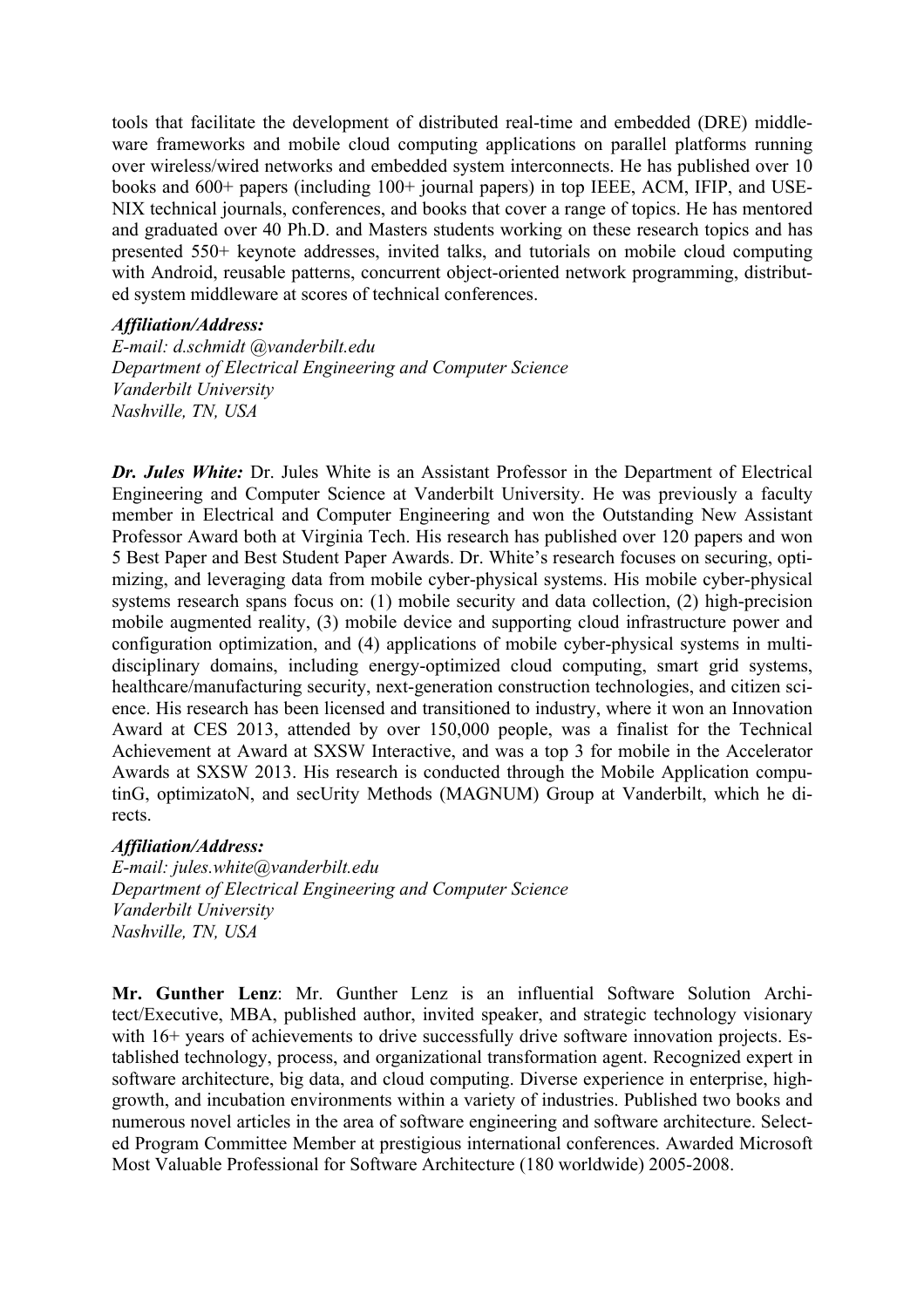#### *Affiliation/Address:*

*E-mail: gunther.lenz @varian.com OCS Technology Office Varian Medical Systems Palo Alto, CA, USA*